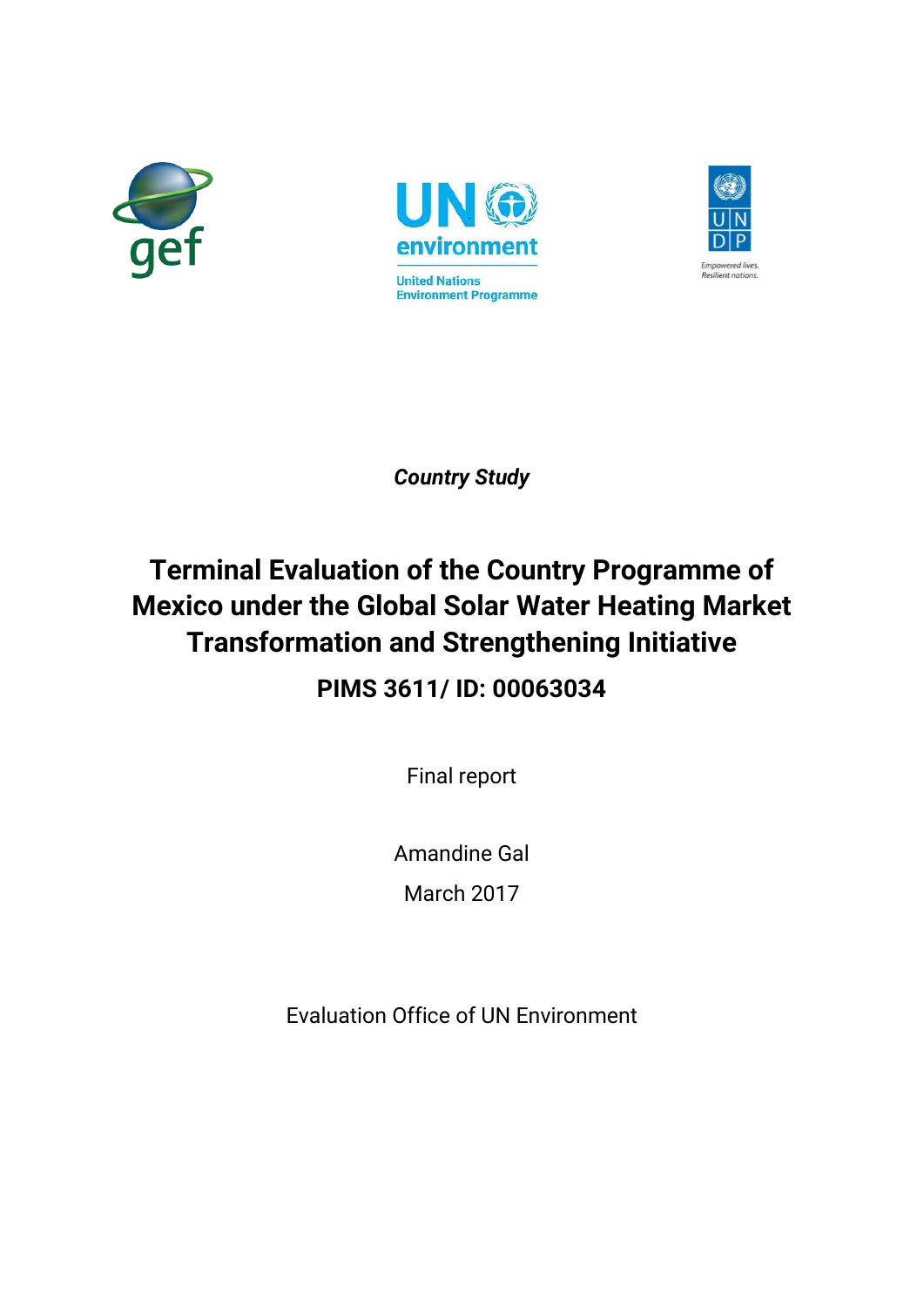# **Preamble**

This evaluation report has been produced as part of the Terminal Evaluation of the GEF/UNEP/UNDP project entitled 'Global Solar Water Heating Market Transformation and Strengthening Initiative' (GEF ID 2939). The UNEP led global knowledge management component and UNDP implemented country programmes in Albania, Chile, Lebanon and Mexico were evaluated under supervision of the UNEP Evaluation Office in 2016. This report serves as an independent evaluation of the Country Programme of Mexico, but should be considered as part of the overall evaluation together with other country programme evaluations. These evaluation reports and related Terms of Reference are available at UNEP Evaluation Office webpage (unep.org/evaluation/) and UNDP Evaluation Resource Centre (erc.undp.org).

This report has been prepared by an independent consultant evaluator and is a product of the Evaluation Office of UNEP. The findings and conclusions expressed herein do not necessarily reflect the views of Member States or the UNEP Senior Management, UNDP, or project stakeholders, who were consulted in the preparation of this report. This report, or portions thereof, may not be reproduced without explicit written reference to the source.

| NAME OF THE PROJECT:                   | The Country Program of Mexico under the Global Solar Water Heating Market Transformation<br>and Strengthening Initiative |                                                           |                                                                                                               |
|----------------------------------------|--------------------------------------------------------------------------------------------------------------------------|-----------------------------------------------------------|---------------------------------------------------------------------------------------------------------------|
| GEF ID:                                | 2939                                                                                                                     | ATLAS ID:                                                 | 00063034                                                                                                      |
| PIMS ID:                               | 3611                                                                                                                     |                                                           |                                                                                                               |
| GEF OP $#$ :                           | 6                                                                                                                        | Project Type:                                             | Full-size project                                                                                             |
| Focal Area(s):                         | <b>Climate Change Mitigation</b>                                                                                         | <b>GEF Strategic</b><br>Priority/Objective:               | Promoting the Adoption of<br>Renewable Energy by<br>Removing Barriers and<br>Reducing Implementation<br>Costs |
| <b>Expected Start Date:</b>            | June 26, 2009                                                                                                            | Actual start date:                                        | November 23, 2009                                                                                             |
| Planned completion date:               | December 23, 2012                                                                                                        | Actual completion date:                                   | March 31, 2016                                                                                                |
| Planned project budget at<br>approval: | $1.750.000$ USD <sup>-1</sup><br>$(3,570,000$ USD)                                                                       | Total expenditures reported<br>as of Dec 2015 (only GEF): | 1,727,780.39 USD                                                                                              |
| GEF grant (USD):                       | 1,750,000 USD                                                                                                            |                                                           |                                                                                                               |

# **Project Identification Table**

**.** 

 $1$  UNDP managed total Budget (as per the project document)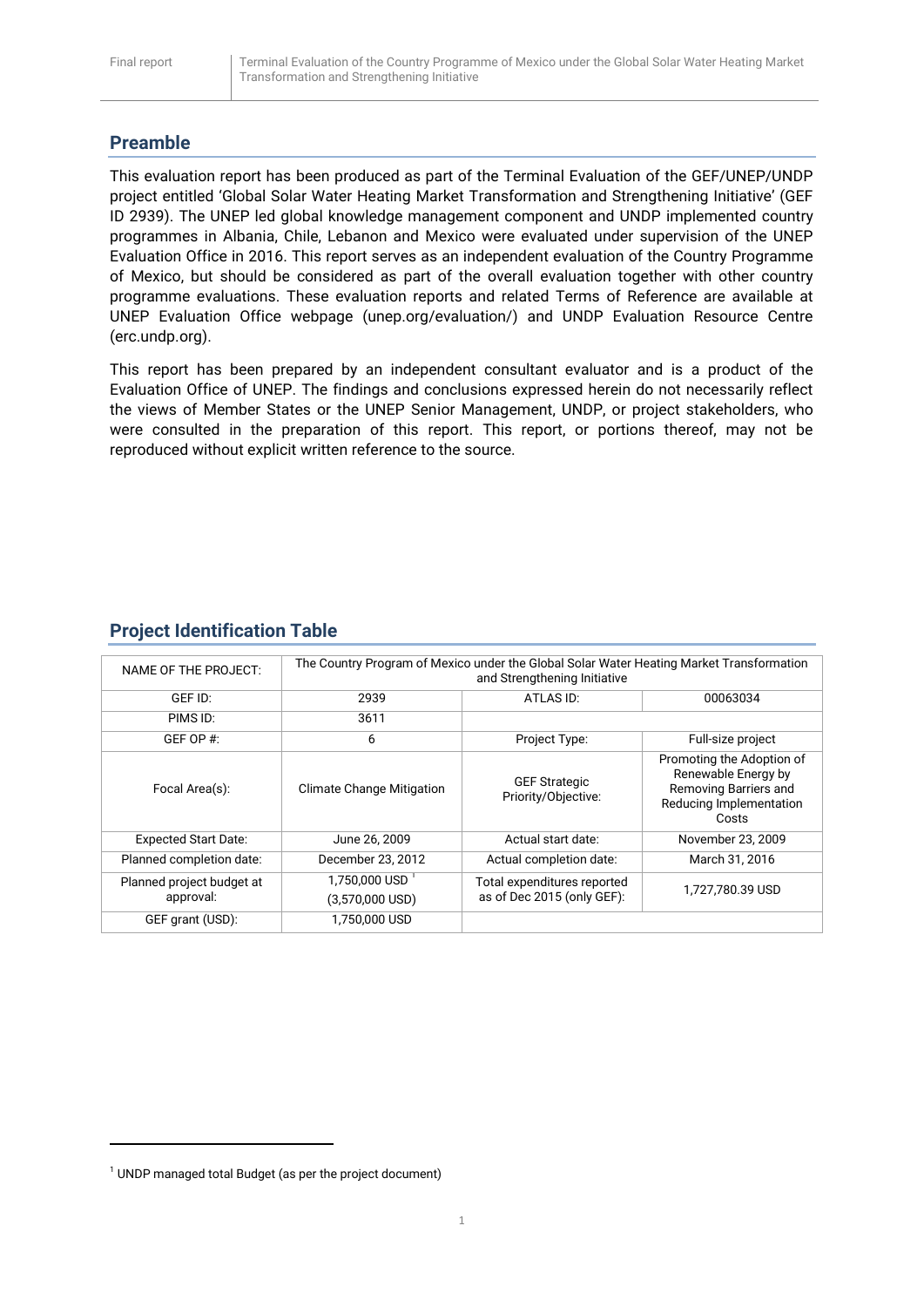# **Table of contents**

| 1            |                 |  |
|--------------|-----------------|--|
|              | 1.1             |  |
|              | 1.2             |  |
| $\mathbf{2}$ |                 |  |
|              |                 |  |
|              | 2.1             |  |
|              | 2.1.1           |  |
|              | 2.2             |  |
|              | 2.3             |  |
|              | 2.4             |  |
|              | 2.5<br>2.6      |  |
|              |                 |  |
| 3            |                 |  |
|              | 3.1             |  |
|              | 3.2             |  |
|              | 3.3             |  |
|              |                 |  |
|              |                 |  |
|              |                 |  |
|              | 3.4             |  |
|              | 3.5             |  |
|              | 3.6             |  |
|              |                 |  |
|              |                 |  |
|              |                 |  |
|              |                 |  |
|              |                 |  |
|              |                 |  |
|              |                 |  |
| 4            |                 |  |
|              | 4.1             |  |
|              | 4.2             |  |
|              | 4.3             |  |
|              |                 |  |
|              | <b>ANNEX I.</b> |  |
|              | ANNEX II.       |  |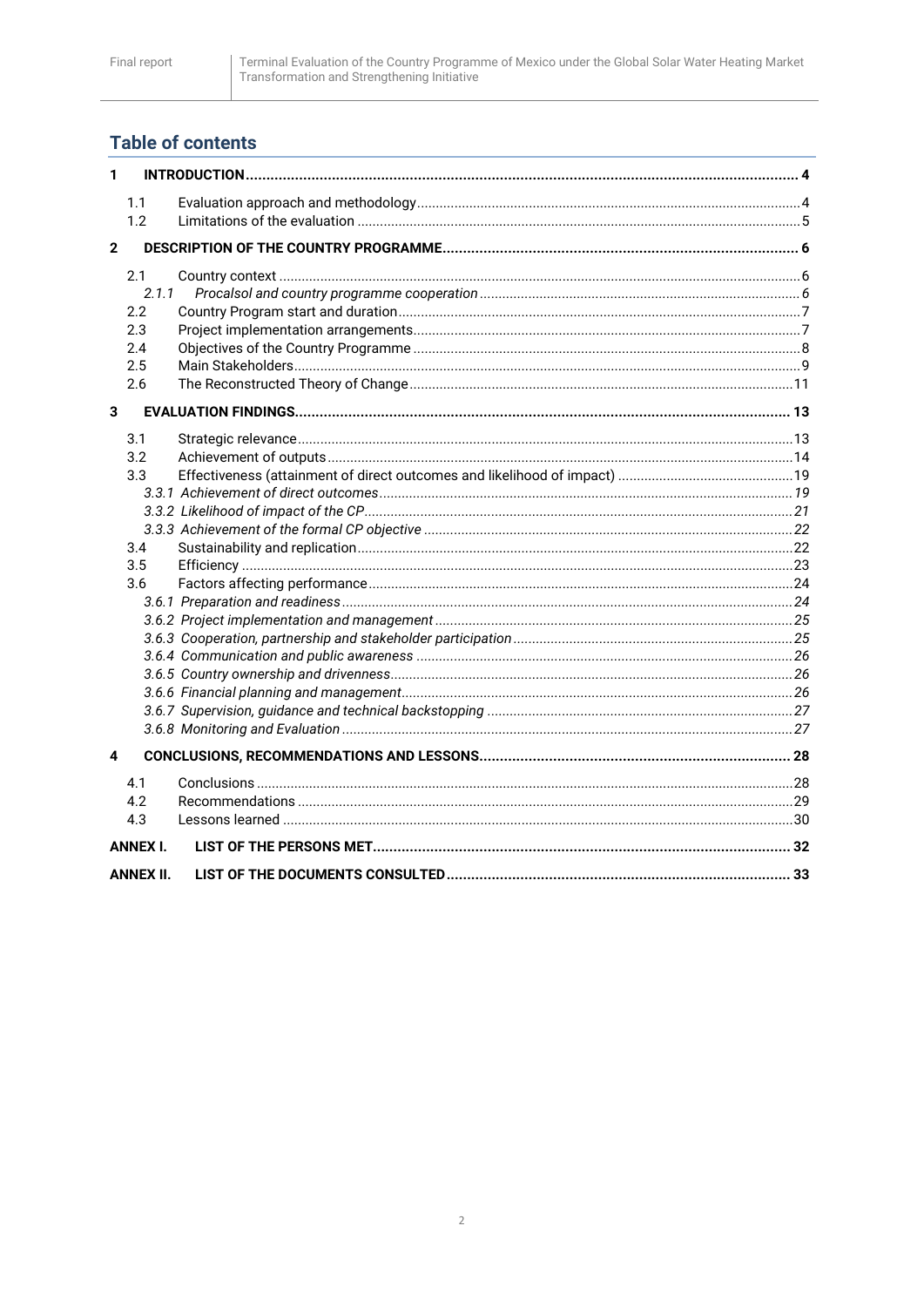# **ACRONYMS**

| <b>Annual Work Plans</b><br>AWPs<br><b>CENAM</b><br>Centro Nacional de Metrología                |  |
|--------------------------------------------------------------------------------------------------|--|
|                                                                                                  |  |
|                                                                                                  |  |
| <b>CFE</b><br><b>Federal Electricity Commission</b>                                              |  |
| <b>CMIC</b><br>Mexican Chamber of Construction Industry                                          |  |
| CONAVI<br>National Housing Commission                                                            |  |
| Comisión Nacional para el Uso Eficiente de Energía<br>Conuee                                     |  |
| СP<br><b>Country Programme</b>                                                                   |  |
| <b>CRE</b><br><b>Energy Regulatory Commission</b>                                                |  |
| Dictamen Técnico de Energía Solar Térmica en Vivienda<br><b>DTESTV</b>                           |  |
| <b>FIDE</b><br><b>Electricity Savings Fund</b>                                                   |  |
| <b>FIRCO</b><br>Fideicomiso De Riesgo Compartido                                                 |  |
| <b>FOTEASE</b><br>Fund for Energy Transition and Sustainable Use of Energy                       |  |
| <b>GEF</b><br><b>Global Environmental Facility</b>                                               |  |
| GHG<br>Greenhouse Gas                                                                            |  |
| GIZ<br>German International Cooperation agency, formerly GTZ                                     |  |
| <b>GSWH</b><br>Global Solar Water Heater (project)                                               |  |
| Energy Efficiency and Renewable Energy Investigation and Development Institute<br><b>IIDEREE</b> |  |
| National Institute of Statistics and Geography<br>INEGI                                          |  |
| <b>INFONAVIT</b><br>Instituto del Fondo Nacional para la Vivienda de los Trabajadores            |  |
| International Copper Association Mexico<br><b>ICA Procobre</b>                                   |  |
| Renewable Energy Institute<br>IER                                                                |  |
| Law for the Use of Renewable Energies and Financing of the Energy Transition<br><b>LAEFERTE</b>  |  |
| LASE<br>Law for Sustainable Use of Energy                                                        |  |
| M&E<br>Monitoring and Evaluation                                                                 |  |
| Mid-Term Review<br><b>MTR</b>                                                                    |  |
| Mexican Official standard<br><b>NOM</b>                                                          |  |
| <b>PIRs</b><br><b>Project Implementation Reviews</b>                                             |  |
| Program of Activities<br>PoA                                                                     |  |
| PROCALSOL<br>National Solar Water Heater Program                                                 |  |
| ProDoc<br><b>Project Document</b>                                                                |  |
| <b>PTB</b><br>National Metrology Institute of Germany                                            |  |
| R&D<br>Research & Development                                                                    |  |
| Secretaría del Medio Ambiente de la Ciudad de México<br><b>SEDEMA</b>                            |  |
| <b>SEMARNAT</b><br>Ministry of the Environment and Natural Resources                             |  |
| Secretaría de Energía<br><b>SENER</b>                                                            |  |
| SWH<br>Solar Water Heater                                                                        |  |
| <b>UNAM</b><br>National Autonomous University of Mexico                                          |  |
| United Nations Development Assistance Framework<br><b>UNDAF</b>                                  |  |
| United Nations Development Program<br>UNDP                                                       |  |
| United Nations Environment Program<br><b>UNEP</b>                                                |  |
| <b>USD</b><br><b>United States Dollar</b>                                                        |  |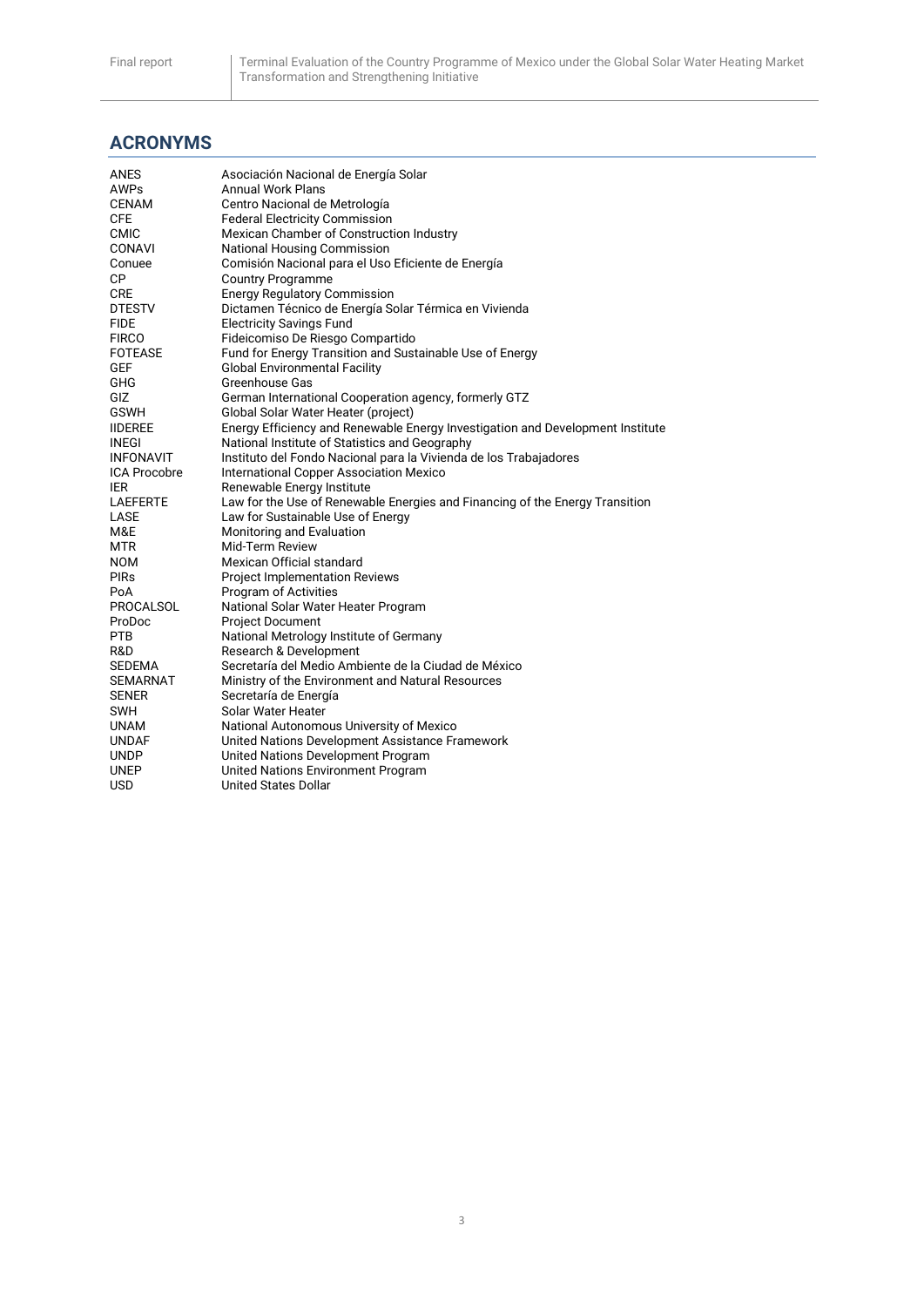1

# <span id="page-4-0"></span>**1 INTRODUCTION**

- 1. The subject of this evaluation report is the Mexican component (hereafter referred to as "the Country Programme" (CP) of the GEF/UNEP/UNDP project entitled 'Global Solar Water Heating Market Transformation and Strengthening Initiative' (hereafter referred to as "the GSWH initiative"). This evaluation report has been produced as part of the overall Terminal Evaluation<sup>2</sup> of the GSWH initiative.
- 2. This report presents the findings of the terminal evaluation of the Mexican Country Programme. The CP, that received a USD 1.75 million grant from the Global Environmental Facility (GEF), was implemented between July 2009 and April 2016 managed by UNDP Mexico and implemented by the National Commission of Efficient Energy Use – Conuee (La Comisión para el Uso Eficiente de la Energía). The goal of this country program of the global GEF/UNDP/UNEP Solar Water Heating Market Transformation and Strengthening Initiative has been to accelerate market development of solar water heaters in Mexico with an objective to reach total capacity of 2.5 million  $m^2$  of installed collector area by the end of project; and expected continuing growth to reach a target of 23.5 million  $m^2$  of total installed SWH capacity by 2020.
- 3. By cooperating with and supporting Mexico's National Solar Water Heater Program (PROCALSOL), the Mexican CP aimed at developing an enabling regulatory environment and helped to building up the market demand and strengthen the supply chain. The focus were on: i) enhancing awareness of the key stakeholders of the use of SWH systems; ii) supporting the establishment of an enabling regulatory environment for sustainable development of the SWH market in Mexico, including a voluntary quality control and certification of SWH systems; iii) building the capacity of the supply chain; and iv) supporting the establishment of attractive consumer financing mechanisms in co-operation with the local financing institutions.

#### <span id="page-4-1"></span>**1.1 Evaluation approach and methodology**

- 4. The terminal evaluation was coordinated by the UNEP Evaluation Office and thus follows the UNEP evaluation policy and guidelines. The approach has been adapted and is aligned with UNDP and GEF requirements. This evaluation is guided by the Terms of Reference (TOR) developed for the overall terminal evaluation of the GSWH initiative. Each country programme under GSWH Initiative (in Albania, Chile, Lebanon and Mexico) is assessed against the evaluation criteria specified in the evaluation TOR (section 4) $3$ .
- 5. The terminal CP evaluation aims at providing a comprehensive and systematic account of the performance of the completed CP by evaluating its relevance in terms of UNDP/UN strategic programming documents, its consistency with global, regional and national environmental issues and needs as well as with the GEF climate change focal area, strategic priorities and operational programmes as well as its success in producing the programmed outputs and the extent to which its objectives and planned results were effectively achieved or are expected to be achieved and their sustainability.
- 6. The evaluation utilizes the Theory of Change (TOC) approach to depict the impact pathways from outputs through outcomes towards impacts. It will also assess the sustainability and the factors that influenced or could influence the replication and scaling up of the CP results and the state of

 $^2$  Terms of Reference concerning the overall terminal evaluation of the GSWH initiative is available at UNEP evaluation office webpage

 $^3$  Terms of Reference concerning the overall terminal evaluation of the GSWH initiative is available at UNEP evaluation office webpage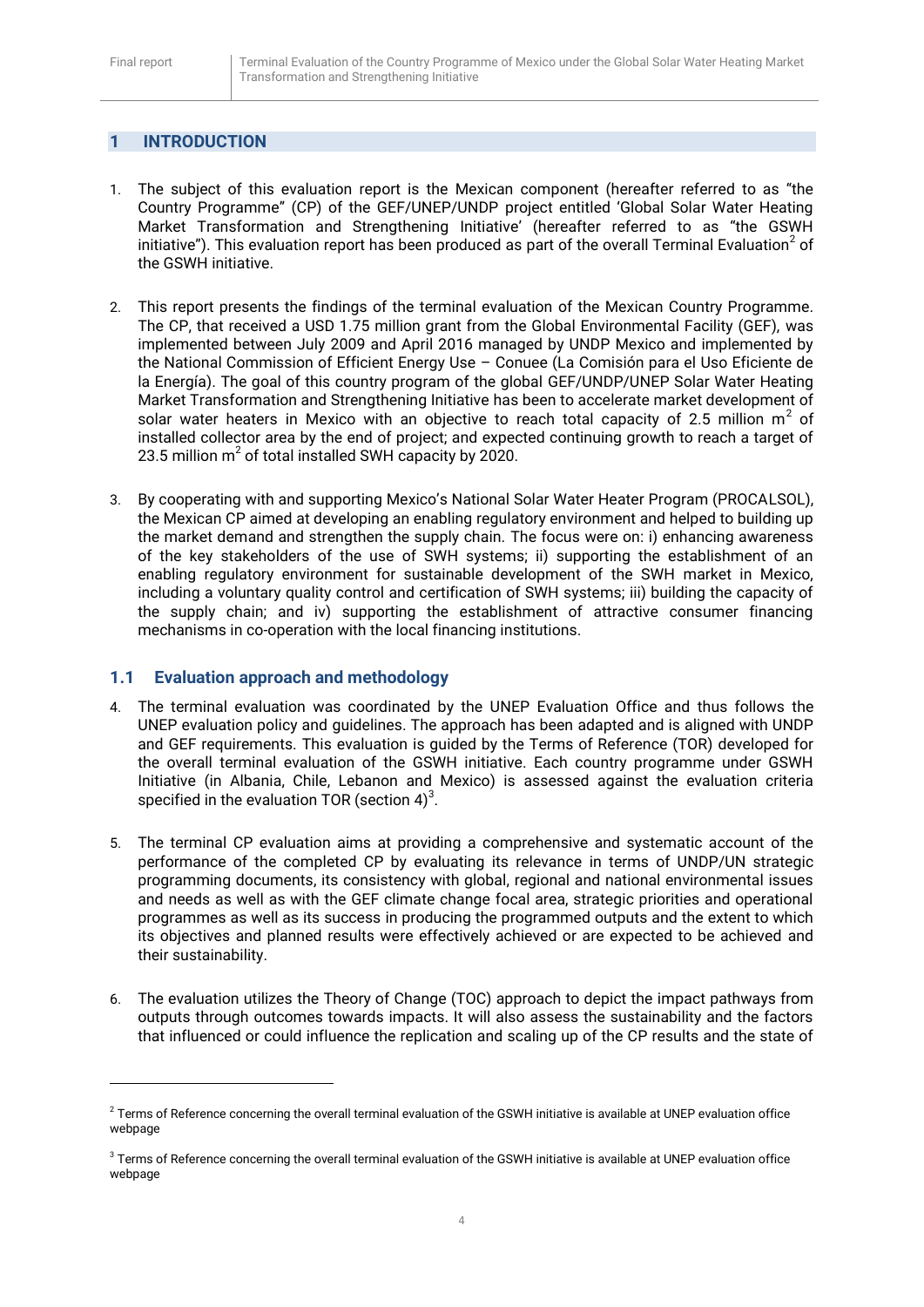the enabling environment for a sustainable SWH market in Mexico after its completion. Efficiency through cost-effectiveness and timeliness of CP execution will also be assessed.

- 7. Findings from this TE will provide guidance in view of charting future directions to ensure that the market transformation of solar water heaters in Mexico is sustained as well as will be also used for accountability purpose.
- 8. The methodology adopted for this CP assessment includes a review, prior to the country mission, of all relevant project documentation and pertinent background information. Interviews with key project personnel and other relevant stakeholders from Government, Academia, Associations and Private sector also took place (Annex 1). A full list of documents reviewed and people interviewed will be found in Annexes 1 and 2.
- 9. Preliminary findings after the in-country mission were shared with the UNDP and CP team prior to the departure of the evaluator. Additional consultations, later in the CP assessment process, were done by email for the checking of the factual errors and /or omissions.
- 10. Project outcomes are assessed as per GEF performance ratings as follows:
	- **•** Highly Satisfactory (HS): There are no shortcomings in the achievement of the objectives.
	- **•** Satisfactory (S): There are minor shortcomings in the achievement of the objectives.
	- **•** Moderately Satisfactory (MS): There are moderate shortcomings in the achievement of the objectives.
	- **•** Moderately Unsatisfactory (MU): There are significant shortcomings in the achievement of the objectives.
	- **•** Unsatisfactory (U): there are major shortcomings in the achievement of the objectives.
	- **•** Highly Unsatisfactory (HU): There are severe shortcomings in the achievement of the objectives.

# <span id="page-5-0"></span>**1.2 Limitations of the evaluation**

11. The short duration of the in-country mission (5 days) meant that a list of questions, which does not claim to be in any way exhaustive, was prepared with a focus on main issues. For instance, the mission to Mexico of 5 days did not allow meeting all the relevant stakeholders; this is why the evaluation findings are based on the interviews conducted during the mission and some other interviews by phone hold after the mission. In addition, due to a change in the Mexican government, the majority (if not, the whole organization) of Conuee employees has changed since the beginning of the project and it was difficult to retrieve all the information for the first years of the project.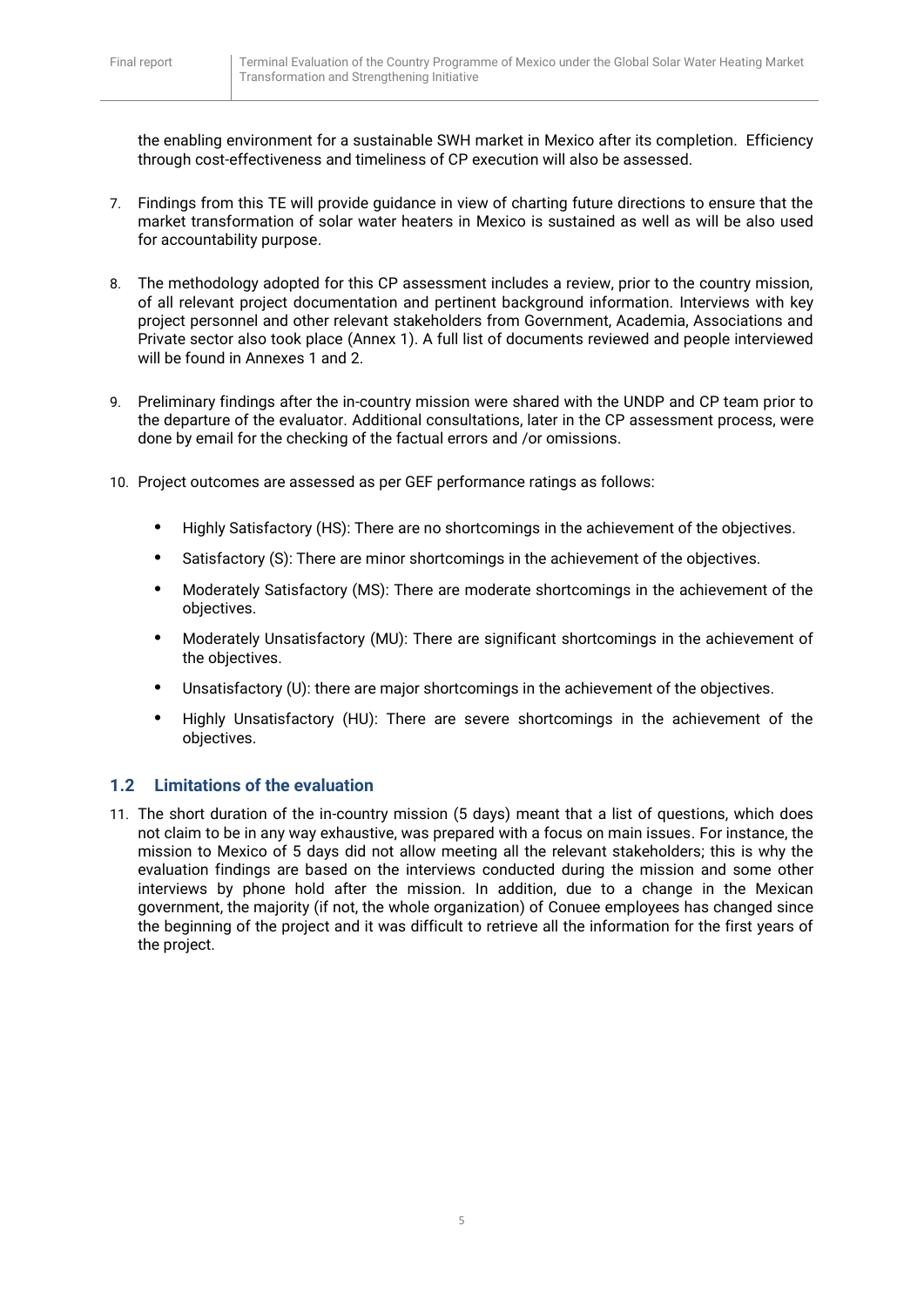## <span id="page-6-0"></span>**2 DESCRIPTION OF THE COUNTRY PROGRAMME**

#### <span id="page-6-1"></span>**2.1 Country context**

- 12. Mexico's average solar radiation is 1,898 kWh/m<sup>2</sup> year and thus, it offers good conditions for the use of SWH in the majority of the states. Demand for water heating with fossil fuels is a significant component of national energy consumption accounting for an estimated 8% of total demand; this does not even include fuel wood. In assessing the total energy demand of the building sector in Mexico, the energy consumed for hot water was estimated to be 33% in 2008. In 2009, the installed capacity of SWH in Mexico can be broken down as follows: 78% in swimming pools, 14% in industrial and commercial buildings, and 8% in the residential sector. The sales of SWH technology before the start of the program were expanding into the commercial and light industrial sectors. Mexican SWH sector was classified as an emerging market. In 2005, the penetration rate was 6.9 m<sup>2</sup> per 1,000 inhabitants.
- 13. Prior to the commencement of the national program, SWH technology was sourced mainly from small scale local factories. Conuee has supported a range of activities to promote the use of SWHs since 2001.
- 14. The CP reportedly builds on the following parallel programs:
	- **•** Cooperation with Conuee and GIZ to design and implement the PROCALSOL Program;
	- **•** The CONAVI pilot project to install SWH in new housing;
	- **•** Cooperation with the Municipality of Mexico DF to promote SWH through the municipal building code;
	- **•** The joint Conuee-INFONAVIT pilot program on green mortgages.

#### <span id="page-6-2"></span>**2.1.1 Procalsol and country programme cooperation**

- 15. In 2007, the Mexican government through its energy efficiency agency, CONAE (currently known as Conuee) launched a program to promote the use of SWH in collaboration with the association of solar panel manufacturers (ANES) and the German International Cooperation Agency (GIZ, formerly GTZ). This program, called PROCALSOL, had a global objective to reach 1.8 million  $m^2$  of installed SWH panels by 2012. This objective was set based on a potential market of more than 2 million  $m<sup>2</sup>$  of thermal solar panels defined taking into account the existing SWH installation in 2007, the energy consumption, the equipment replacement rate, the economy growth and the building stock.
- 16. The specific objectives of PROCALSOL were similar to the CP:
	- **•** Push the use of SWH in residential, commercial, industrial and agriculture sector in Mexico through the strengthening of existing mechanisms and the design and implementation of new and innovative schemes
	- **•** Guarantee that the SWH market growths with an adequate quality level of products and associated services.
	- **•** Facilitate the improvement of national industry integrating manufacturers, system designers, suppliers and installers.
	- **•** Promote the adoption of technologies developed by national R&D centers.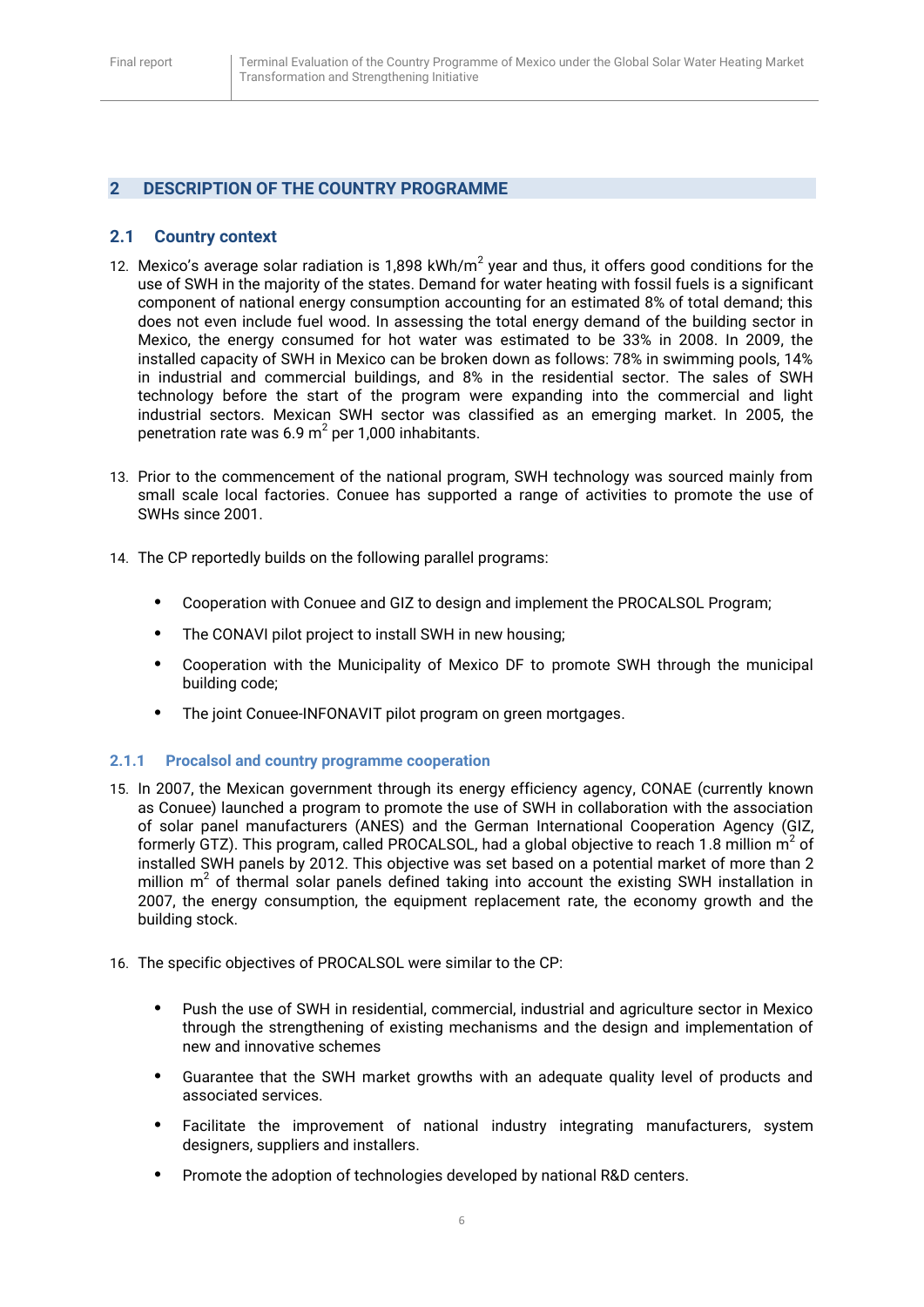- 17. PROCALSOL had several action lines that were designed to match as much as possible with the CP:
	- **•** Regulation including the promotion of standards and regulatory tools for SWH systems and installation, training and certification program for technical and the support to implement environmental standards for SWH
	- **•** Incentives for end users including the design of new financial mechanisms for the industrial, commercial and agricultural sectors and the green mortgage for the residential sector.
	- **•** Support to the supply side including professional certifications, support for SMEs and establishment of a quality label for SWH equipment.
	- **•** Information including awareness raising for end-users, a webpage and capacity building on technical aspects of SHW to specific groups
	- **•** Management with a technical committee and a coordination unit and the creation of an evaluation and monitoring system.
- 18. An operation plan was defined annually for PROCALSOL. The UNDP country program design was based on the PROCALSOL activities and during the last years of operation of PROCALSOL, both programs worked in collaboration. The PROCALSOL Program terminated in December 2012 as a direct consequence of the change of the Federal Government.

# <span id="page-7-0"></span>**2.2 Country Program start and duration**

- 19. The CP design document (ProDoc) was signed on  $15<sup>th</sup>$  July 2009 with formal Project operations commencing with the Inception Workshop on 10th and 11th December 2009.
- 20. The ProDoc indicated that the CP was a 4.5 year project with a project terminal date of 31st December 2012. The CP was extended for another 3.5 years to its current terminal date of March, 2016. The long extension was justified due to slow implementation that was followed by several factors: (1) changes within the Conuee and Project Coordination Unit in 2010 and at the end of 2012; (2) leadership changes in March 2011 and again in May 2013; and (3) between May 2013 and July 2013, the CP did not have a coordinator.

#### <span id="page-7-1"></span>**2.3 Project implementation arrangements**

21. The SWH Country Program of Mexico is implemented by the UNDP Country Office in Mexico (UNDP CO) and executed by the Conuee under the National Execution Modality (or National Implementation Modality). An organigram of the CP implementation arrangements is provided in Figure 1.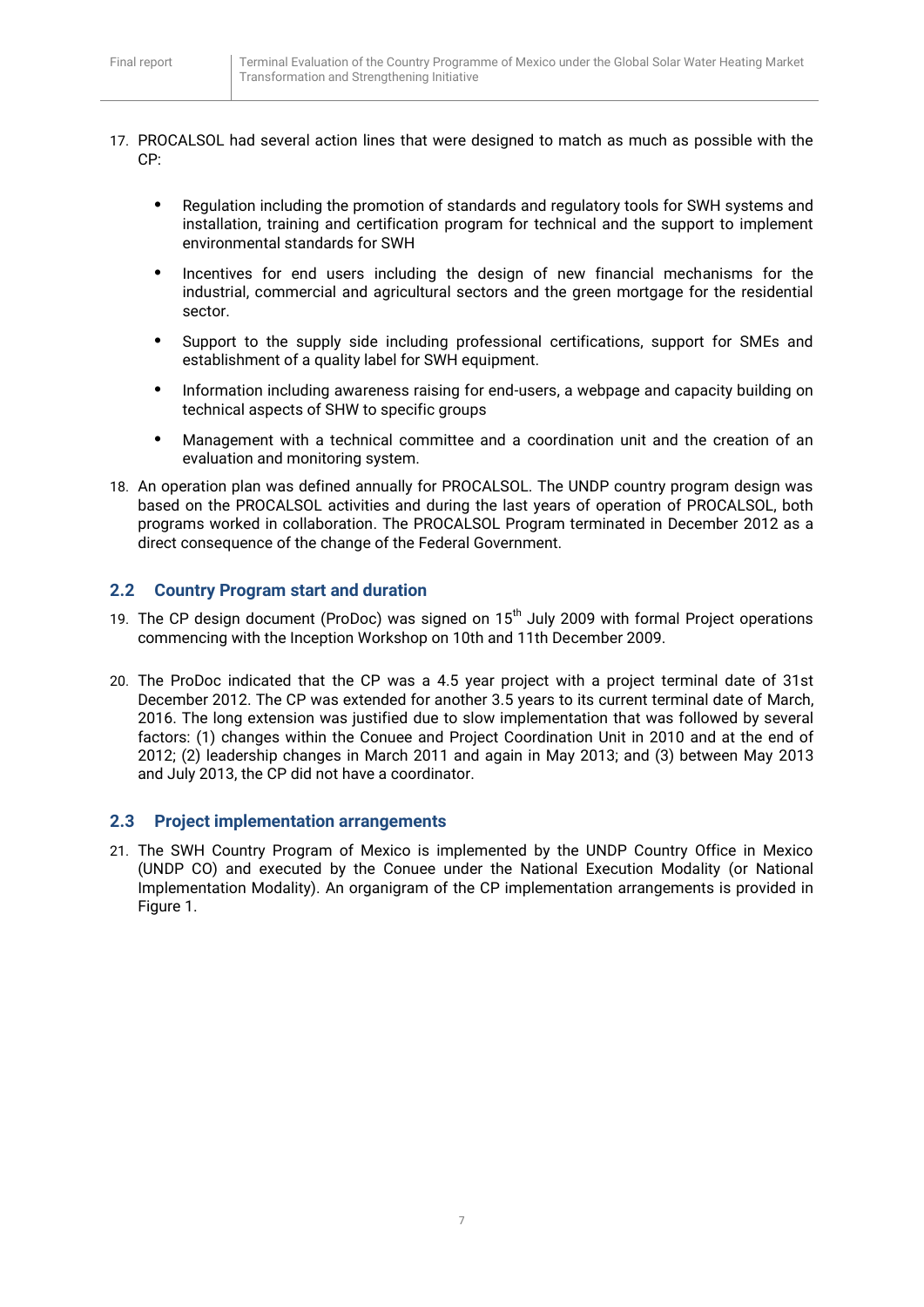#### **Figure 1: CP Implementation Arrangements**



- **•** National Project Steering Committee: The Steering Committee is the project's supervisory and decision making body that meets at least twice a year. This committee was formed, with the participation of a representative from Conuee, SENER, the UNDP Programme Officer or representative and the project coordinator. UNEP's role in the Steering Committee was defined as an observer.
- **•** National Project Director: Four people occupied this position during the project implementation period between 2009 and 2016.
- **•** Project Management Unit was in charge of the management of the project, and established office within the Conuee. The National Project Coordinator, appointed on the 1st of November 2009, was responsible for the project management and to achieve the project goals on time by providing administrative and technical inputs for project activities with the support of the required professional staff. The National Project Coordinator also changed in June 2013.

#### <span id="page-8-0"></span>**2.4 Objectives of the Country Programme**

- 22. The CP objective was to accelerate and sustain the solar water heating market in Mexico as a part of the Global SWH Market Transformation and Strengthening Initiative with an objective to reach total capacity of 2.5 million m<sup>2</sup> of installed collector area by the end of the project; and expected continuing growth to reach a target of 23.5 million  $m^2$  of total installed SWH capacity by 2020. This has been estimated to correspond to an estimated cumulative GHG reduction potential of over 27 million tons of  $CO<sub>2</sub>$  by 2020.
- 23. To achieve this overall goal and objective, the CP was designed for the removal of barriers with through the implementation of the following components/outcomes (section 2 will provide details on the actual CP outputs and related activities):
	- **•** Component 1: Promote the development of a legal and regulatory framework to promote sustainable SWH market;
	- **•** Component 2: Enhanced awareness and capacity of the targeted end-users and housing developers to facilitate integration of SWH into new homes and into other promising new market segments;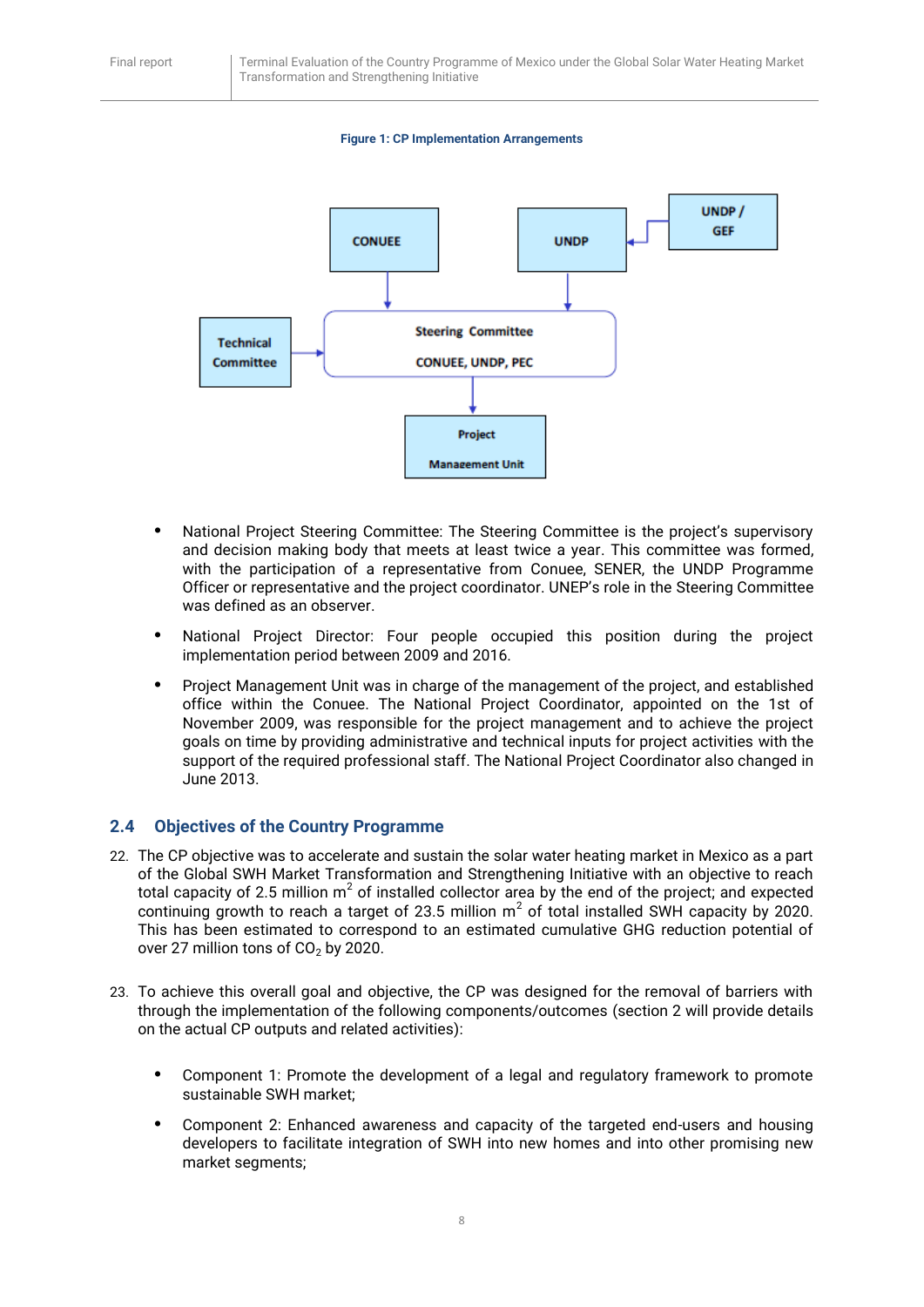- **•** Component 3: Increased demand for SWH systems based on the availability of attractive end-user financing mechanisms;
- **•** Component 4: A certification and quality control scheme applicable for all SWH manufactured and/or installed in Mexico and enhanced capacity of the supply chain to offer products and services promoting a sustainable SWH market;
- **•** Component 5: The provided support institutionalized and the results, experiences and lessons learned documented and disseminated (including monitoring, learning, evaluation and other feedback for adaptive management).

## <span id="page-9-0"></span>**2.5 Main Stakeholders**

- 24. The main stakeholders of the Mexican CP are listed in an approximate order of ownership and involvement:
	- **•** Conuee. In August 2007, CONAE (former Conuee) launched the National Solar Water Heater Program, PROCALSOL, to continue its effort to promote SWH use in the country started in 2001. PROCALSOL intended to complement the implementation of the UNDP/UNEP Solar Water Heating Market Transformation and Strengthening Initiative. Its role is to facilitate the project design, implementation and awareness promotion by being the executing agency for the CP;
	- **•** UNDP Country Office monitored the implementation of the activities undertaken across the country project. UNDP Program Officers participated in the CP's Steering Committee as well as in PROCALSOL's coordination unit and took part in the decision-making processes;
	- **•** Secretaria de Energia (SENER) was responsible for the overall development of the energy sector, including the promotion of alternative energy technologies. SENER is the main support of the legal and regulatory framework development and facilitated the participation of other government entities in the CP;
	- **•** Instituto del Fondo Nacional para la Vivienda de los Trabajadores (INFONAVIT). INFONAVIT is the principal institution in Mexico's mortgage market. INFONAVIT is the closest to rolling the cost of SWHs into mortgages for new housing. INFONAVIT participated in the CP through its green mortgage program;
	- **•** National Housing Commission (CONAVI) is in charge of developing policies for the housing sector. CONAVI was evaluating possible sustainable design mandates for the housing sector through a program, in which SWH could be included. CONAVI promotes and facilitates SWH installation in new housing with collaboration from a number of housing developers. CONAVI participated in the CP through a pilot program to install SWH in new housings;
	- **•** Asociación Nacional de Energía Solar (ANES) represents the solar community and contributed to the CP by providing views of the academic community and of the solar industry;
	- **•** German International Cooperation agency (GIZ, formerly GTZ) assisted in the formulation and design of the PROCALSOL as well as in diverse related studies on the potential of SWH in Mexico. This institution supported and developed activities in collaboration with the CP;
	- **•** International Copper Association Mexico (ICA Procobre) supported and developed activities in collaboration with the CP;
	- **•** Centro Nacional de Metrología (CENAM) is a national reference laboratory for metrology and is responsible to establish and maintain national measurement patterns. Also, this institution offers measurement equipment calibration services. They supported the CP by maintaining a constant contact with national laboratories and with international institutions related to metrology;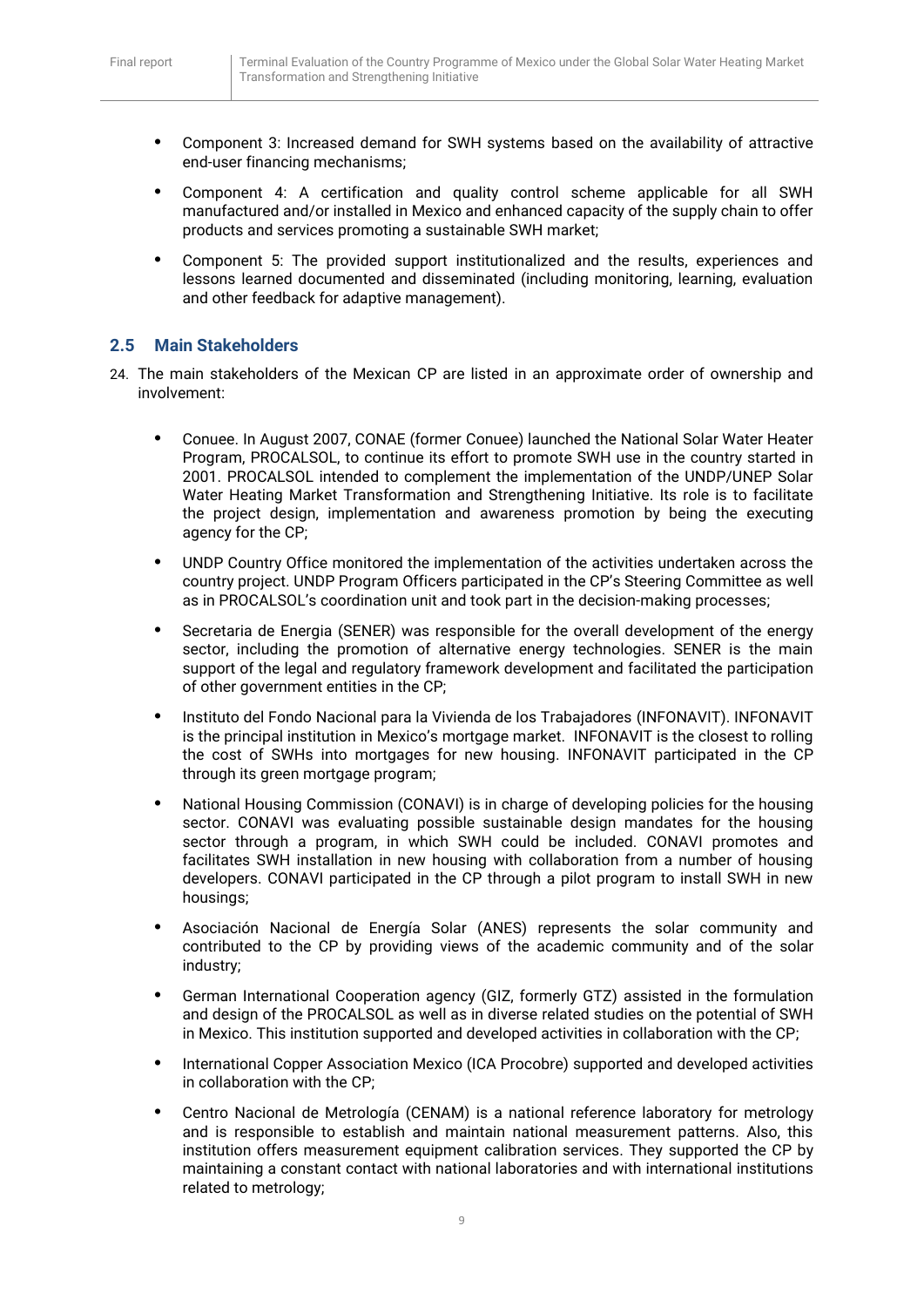- **•** Mexican manufacturers in Renewable Energy (Famerac), established in 2010, represents the interests of Mexican manufacturers of renewable energy technologies. This institution took part in the CP as representative of companies working in SWH;
- **•** Association of Evacuated Tubes (SOTECSOL). This institution took part of CP as representative of companies working in SWH;
- **•** National Metrology Institute of Germany (PTB). The PTB helps the development of quality instruments thanks to a technical cooperation between the German Ministry of Economic Cooperation and Development. This institution supported the development of awareness of laboratories in the SWH metering field;
- **•** Secretary of Environment City of Mexico (Sedema). This organization enforced in 2006 a mandatory regulation to install SWH installations in the commercial sector. They also signed a generic agreement with Conuee and collaborated in the development of a legal framework for the SWH market under the CP;
- **•** Universities. Several universities participated in the development of the CP activities, specifically for the capacity building (namely National Autonomous University of Mexico (UNAM) through the renewable energy institute (IER) Universidad del Caribe and Universidad Tecnológica de la Riviera Maya);
- **•** Laboratories. The laboratories involved in the CP and able to evaluate solar panels and SWH systems were: Industrial Group Saltillo, Solar energy laboratory of the IER, Guanajuato university laboratory, energy efficiency and renewable energy investigation and development institute (IIDEREE) and Mexican solar test laboratory (Mexolab);
- **•** Bancomext is a development bank that participated in partnership with commercial banks to provide lower interest loans for SWH system in the hotel sector via the Yucatan Peninsula Project;
- **•** Ministry of Tourism (SECTUR). The Sustainable Tourist Development Zones Division participated in events in relation with the SWH in hotels organized in collaboration with the CP.
- 25. The following stakeholders played indirect roles in the energy market and in particular, in the SWH market. They did not participate actively in the CP however they were mentioned in the ProDoc:
	- **•** Federal Electricity Commission (CFE): CFE is a vertically integrated stated-owned utility;
	- **•** Energy Regulatory Commission (CRE): CRE regulates Mexico's natural gas and electricity industries;
	- **•** Ministry of the Environment and Natural Resources (SEMARNAT): SEMARNAT establishes policies on environmental protection;
	- **•** Electricity Savings Fund (FIDE): FIDE promotes actions that induce and support electricity savings and rational use of electricity;
	- **•** General Bureau of Standards housed by the Ministry of Economy (SE): SE deals with the establishment of standards and norms. SE is the authority over the implementation the SWH standards at the national level in Mexico;
	- **•** Fideicomiso De Riesgo Compartido (FIRCO) promotes SWHs in the agro-industrial sector;
	- **•** Fondo de Fomento y Garantía para el Consumo de los Trabajadores (FONACOT/INFONACOT). Identified as a possible partner to cooperate during the CP implementation in developing a financial mechanism to promote sales which was not implemented.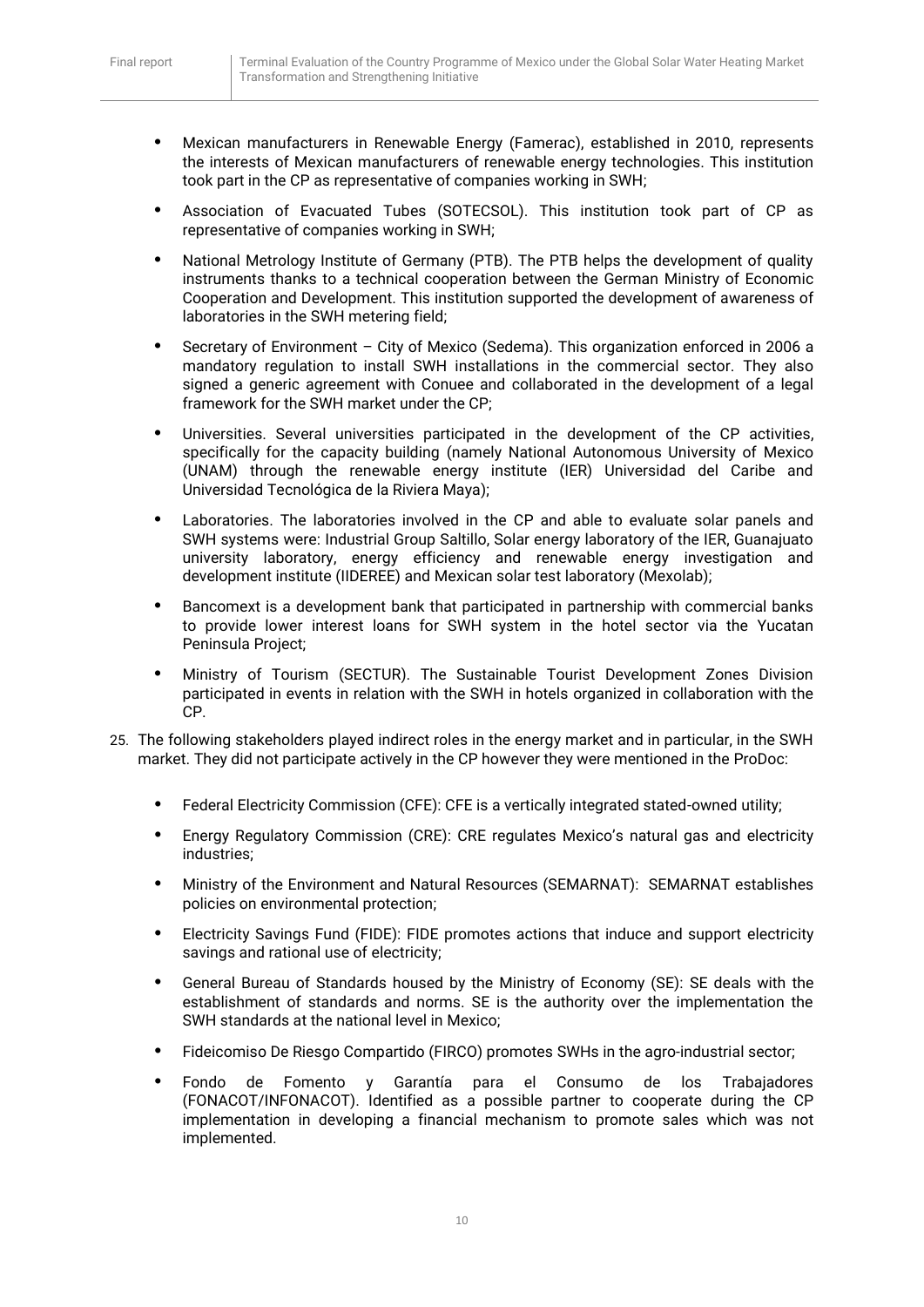# <span id="page-11-0"></span>**2.6 The Reconstructed Theory of Change**

- 26. The theory of change (TOC) is a representation of causal linkages which allows understanding the underlying programme logic, from outputs through direct outcomes to long-term outcomes, and further towards impact(s). The CP document did not originally include a TOC, which therefore was reconstructed based on the Strategic Result Framework (SRF) in the ProDoc. The Mexican country programme was developed as part of Global Solar Water Heating Market Transformation and Strengthening Initiative thus the underlying project logic in each participating country was based on similar assumption of market transformation mechanisms.
- 27. The CP activities and outputs were expected to contribute to achievement of 5 direct outcomes which themselves should eventually lead, via intermediate states towards the long-term outcome and eventually towards the intended impact. The CP's intended long-term impact was reduction of GHG emissions and reduced reliance on electricity.
- 28. Outputs and direct outcomes are direct CP effects while intermediate states are the transitional conditions between the CP's direct outcomes and the long-term outcome. The long-term outcome of the reconstructed TOC – SWH markets are successfully developed – corresponds to the SRF objective as per the ProDoc and is measured by the a) estimated amount of installed SWH systems (as  $m^2$ ), and b) growth of the annual sale of SWH systems. Direct outcomes and intermediate states of the TOC are formulated based on the outcome statements in the ProDoc
- 29. There are a certain number of drivers (yellow rectangles) which are external factors that are expected to contribute to the realization of the intended outcomes and impacts and can be influenced by the CP. Assumptions are also depicted (in the red rectangle) and are needed to achieve the intended impacts but they are largely beyond the control of the CP.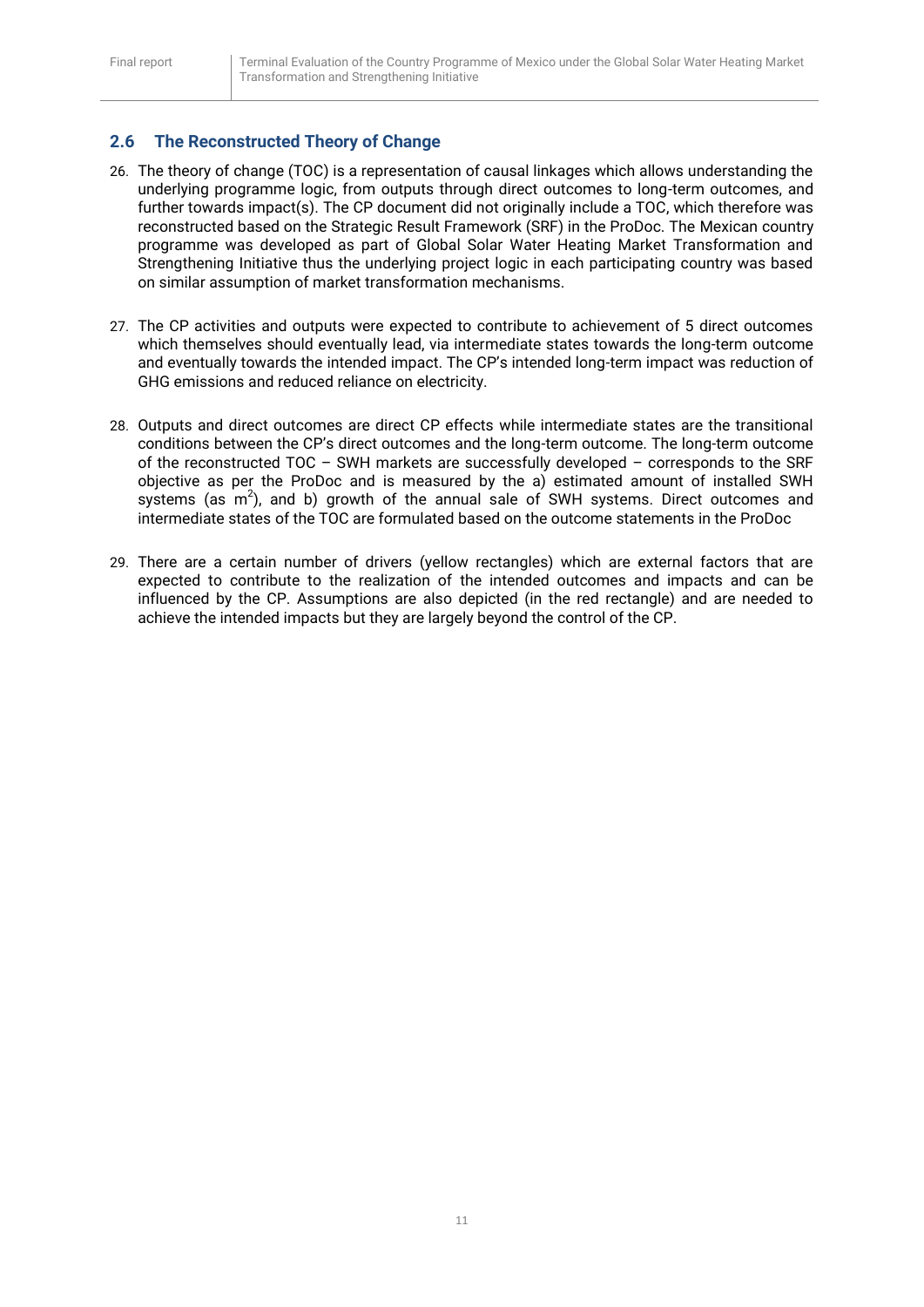#### Figure 2. Reconstructed Theory of Change of the country programme

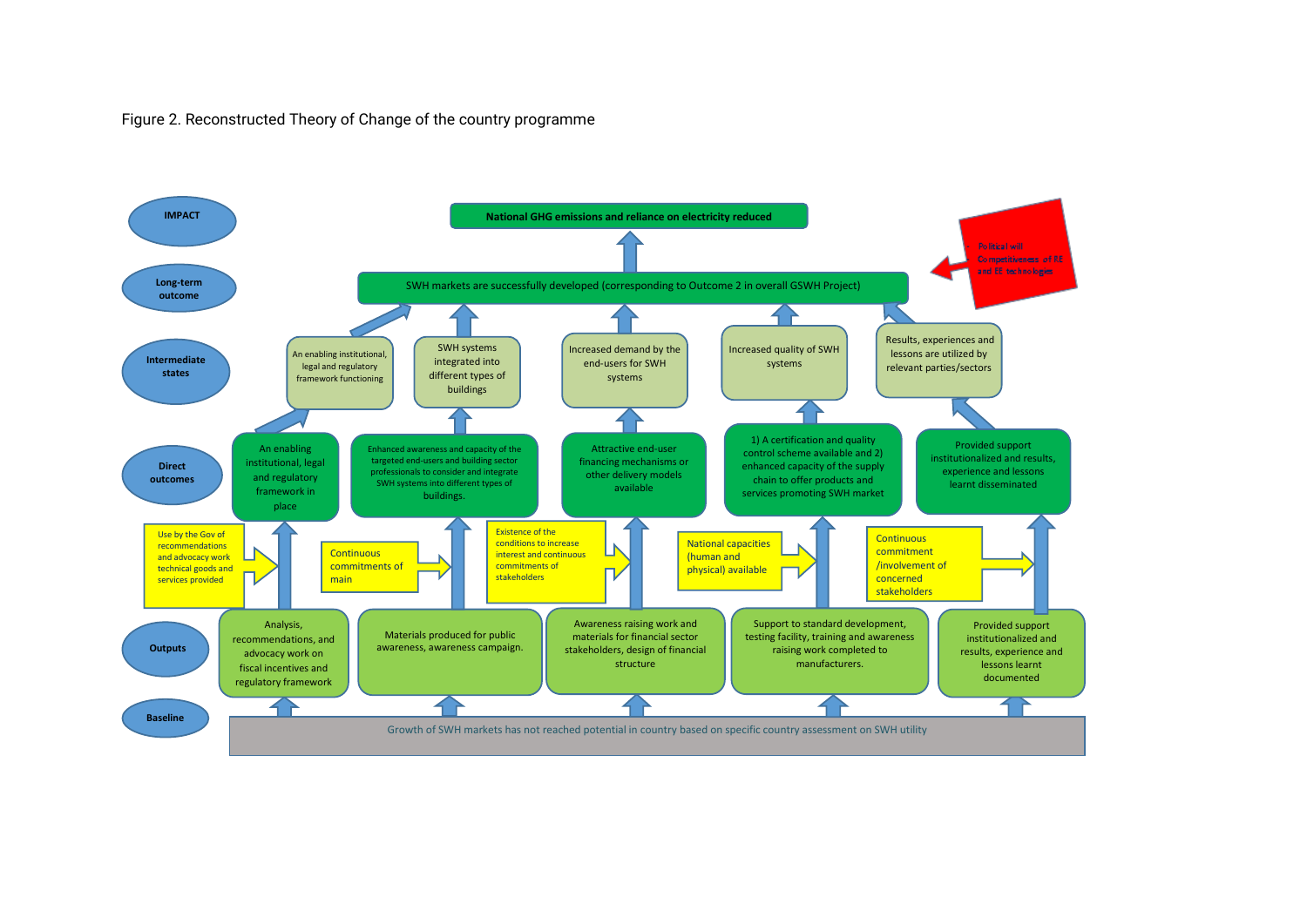## <span id="page-13-0"></span>**3 EVALUATION FINDINGS**

30. This section presents the main findings of the Terminal Evaluation of the Country Programme of Mexico under the Global Solar Water Heating Market Transformation and Strengthening Initiative.

#### <span id="page-13-1"></span>**3.1 Strategic relevance**

- 31. This criterion assesses the alignment of the project objectives with Mexican country priorities and initiatives, UNDP strategies and other programming principles.
- 32. **National priorities**. Climate protection features are at the very top of Mexico's political agenda. On November 28, 2007, two laws were passed as a first step to introduce renewable energy in the Mexican regulation framework: the Law for Sustainable Use of Energy (LASE) and the Law for the Use of Renewable Energies and Financing of the Energy Transition (LAEFERTE). These laws developed instruments promoting renewable energy technologies. The Mexican country program of the GSWH initiative embraced and complemented the existing program PROCALSOL to increase the results of both programs. The CP activities were aligned with the PROCALSOL's ones to take advantage of the synergies between both programs. Thereafter, the Mexican government defined the National Climate Change Strategy which is an instrument that is guiding Mexico's actions against the irresponsible exploitation of natural resources, aiming at a climate friendly path of green growth. The Strategy is part of the General Law on Climate Change, which entered into force in 2012. The National Climate Change Strategy sets out the main activity areas concerning cross-sectoral climate policy, adaptation to climate change and reduction of greenhouse gas emissions. It confirms the ambitious Mexican climate mitigation goals to reduce emissions by 30% by the year 2020 with respect to the business-as-usual scenario and by 50% by 2050, as compared with the emissions in the year 2000. The  $CO<sub>2</sub>$  emissions reduction obtained thanks to the CP contributed to the climate mitigation objective set in the National Climate Change Strategy.
- 33. **UNDP's policy and strategy.** In the action plan for the national program established for 2008-2012 period between UNDP and the Mexican government, it is stated that the program is based on the support of adoption of policies and with technical assistance to national actions and the strengthening of national capacities. The CP's outputs are clearly aligned with this action plan.
- 34. **UNDAF.** The United Nations Development Assistance Framework (UNDAF) for the period 2008- 2012 which is aligned with the national priorities set by the national development plan and the Mexico Vision 2030 integrates five main areas of cooperation: 1) economic competitive development, sustainable, equitable and inclusive growth; 2) equitable and universal exercise of social and cultural rights; 3) exercise of the right to a healthy and productive environment; 4) strengthening of the rule of law and of public safety; 5) democracy consolidation. The country program of the GSWH promoted a sustainable and competitive development of the local SWH market. The UNDAF for 2014-2019 also includes an area of cooperation aligned with the objectives of the GSWH initiative: environment and sustainable growth.
- 35. **Alignment with GEF focal areas and strategic priorities.** The GEF supported activities related to Climate Change Mitigation and Climate Change Adaptation. The GEF's projects are expected to achieve several objectives related to these activities and one of these is "investment in RE technologies". The CP activities planned and developed in Mexico are evidently lined up with the GEF Climate Change strategic priorities.
- 36. **Gender and HRBA issues.** These issues have not been addressed during the project implementation phase because they have not been identified as such in the ProDoc.
- 37. The strategic relevance of the CP is evaluated as "Satisfactory" (S)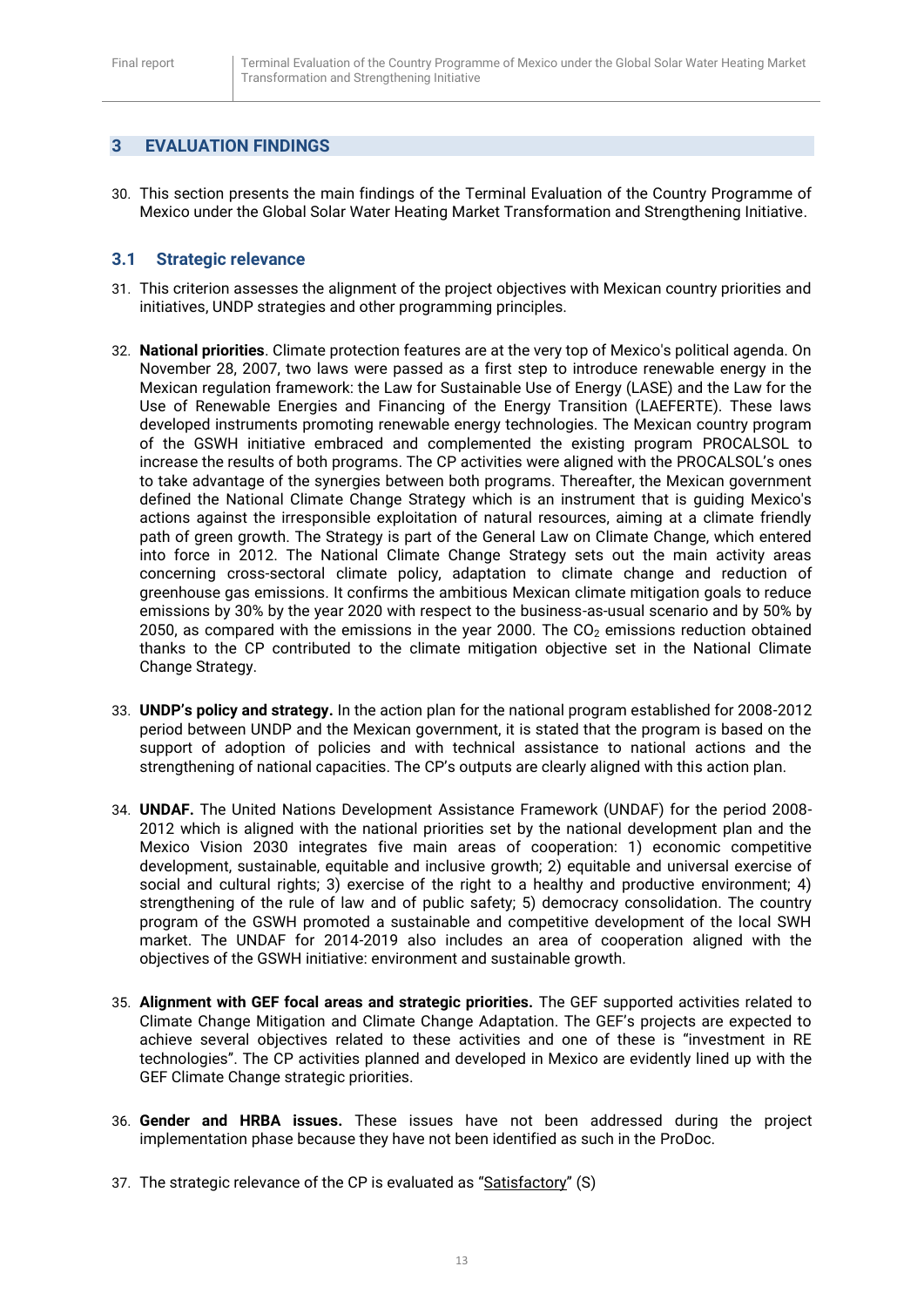# <span id="page-14-0"></span>**3.2 Achievement of outputs**

- 38. This section explains the success in producing the programmed outputs and milestones as defined in the ProDoc both in quantity and in quality and their usefulness and appropriateness. The reasons behind the success or failure of the project in producing the different outputs and meeting the expected quality standards are presented in the following table. The CP includes 5 independent but inter-related outcome areas. The review of the outputs produced during the CP implementation is presented hereafter.
- 39. Outcome 1: An enabling institutional, legal, and regulatory framework to promote sustainable SWH market

| <b>Outputs(Project logical framework)</b>                                                                                                                                                      | <b>Actual outputs delivered:</b>                                                                                                                                                                                                                                                                                                                                                                                                                                                                                                                                                                                                                                                                                                                                                                                                                                       |  |
|------------------------------------------------------------------------------------------------------------------------------------------------------------------------------------------------|------------------------------------------------------------------------------------------------------------------------------------------------------------------------------------------------------------------------------------------------------------------------------------------------------------------------------------------------------------------------------------------------------------------------------------------------------------------------------------------------------------------------------------------------------------------------------------------------------------------------------------------------------------------------------------------------------------------------------------------------------------------------------------------------------------------------------------------------------------------------|--|
| Output 1.1: Analysis, recommendation and<br>associated advocacy work for the introduction of<br>adequate public financial and fiscal incentives to<br>promote the SWH market will be finalized | Mexico provided financial incentives for SWH system<br>installation prior the CP, including a 2004 decree that<br>allows for depreciation of 100% of expenses of renewable<br>energy equipment in one year.<br>The CP has indirectly supported INFONAVIT's green<br>mortgage Program (Hipoteca verde) by development of<br>product quality standards and promotional activities<br>targeting end-users and developers of housing projects.<br>This green mortgage scheme was created in 2010 and<br>INFONAVIT needed to establish technical requirements<br>for the SWH systems and installation to ensure that the<br>SWH systems would function properly. The CP helped in<br>the development of the technical regulation that the<br>installers must follow under the green mortgage program:<br>Dictamen Técnico de Energía Solar Térmica en Vivienda<br>(DTESTV). |  |
|                                                                                                                                                                                                | Moreover, the support provided by the CP was partly in<br>documenting the housing sector case.<br>The CP supported the introduction of adequate public<br>financial scheme but did not develop a specific analysis<br>and recommendations.                                                                                                                                                                                                                                                                                                                                                                                                                                                                                                                                                                                                                             |  |
| Output 1.2: Analysis, recommendation and<br>associated advocacy work for setting-up the required<br>regulatory framework for SWH quality control to be<br>finalized                            | Conuee is working to issue an official Mexican Official<br>standard (NOM) for solar water heating product: PROY-<br>NOM-027-ENER, to consolidate a regulatory framework for<br>the market for these products. The Committee is<br>composed by representatives of public and private<br>institutions, academia and non-profit organizations and<br>met for the first time in April 2015. The NOM proposal did<br>not reach an agreement in the SWH market in Mexico<br>during the project implementation. The majority of the<br>NOM is based on the ISO plus another pressure test.<br>Several interviewed stakeholders pointed out that this<br>additional pressure could create an issue. The NOM<br>proposal was not approved during the project period (the<br>continued work on NOM is further discussed in paragraph<br>48 and 73).                              |  |
| Output 1.3: Adoption of new regulations to consider<br>or oblige the integration of SWH systems into the<br>design and construction of new buildings <sup>4</sup>                              | Starting from the case of the municipal building code in<br>Mexico City, the opportunities to replicate this model in<br>other cities were explored. A review was made of<br>applicable regulation in different municipalities and<br>states. This line of action may create considerable impact,<br>since there are few very large cities in Mexico; also the<br>number of municipalities with more than 100,000<br>inhabitants is less than 100. A practical guide was<br>elaborated defining the steps to follow to incorporate<br>SWH regulations in building codes.<br>ICA PROCOBRE was actively approaching municipalities.<br>Suggested amendments to municipal building code have                                                                                                                                                                              |  |

<sup>4</sup> Numbering of outputs differ from those in the original logframe (as 1.3 was missing)

**.**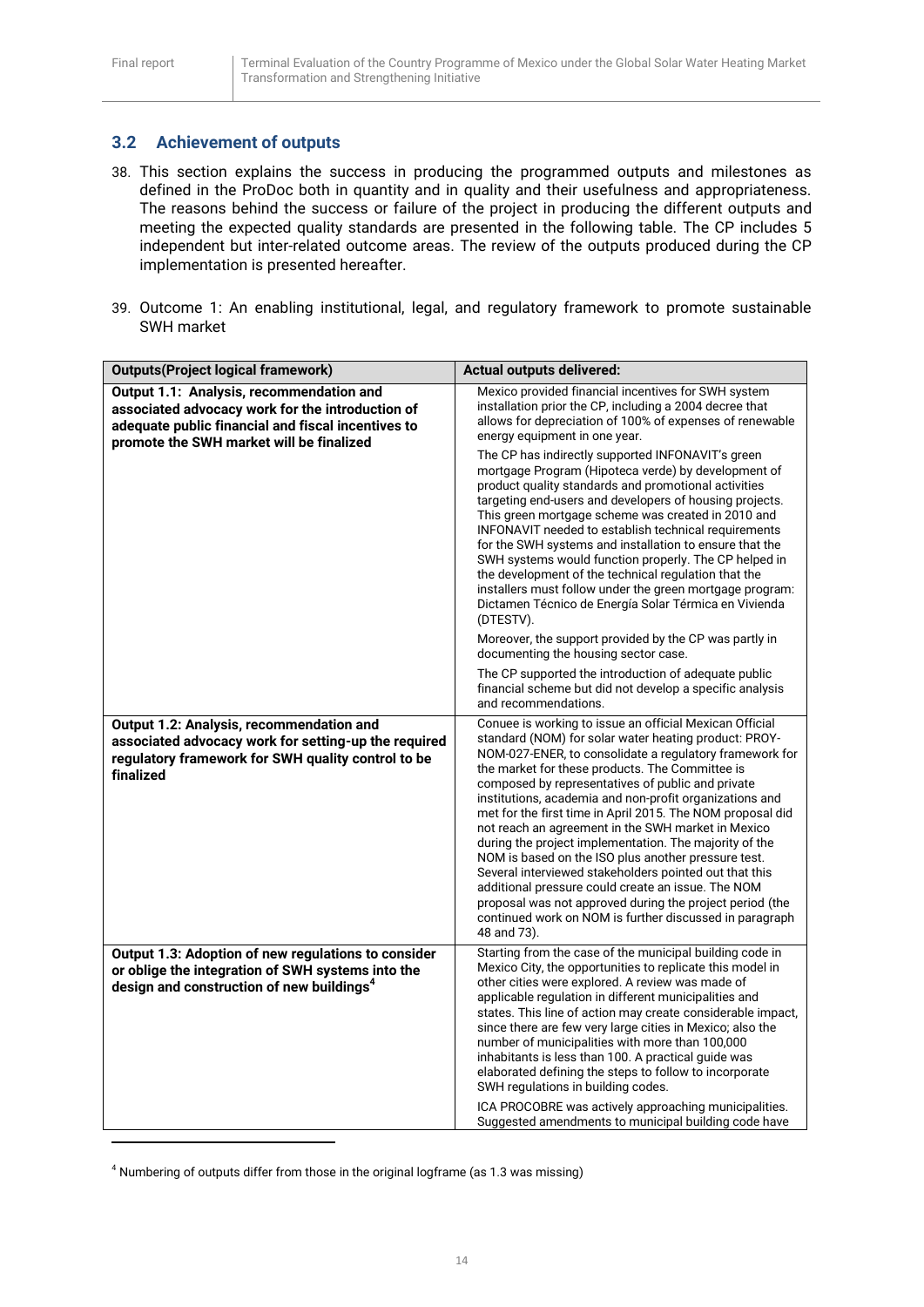| been compiled by the CP for dissemination among<br>municipalities. Only few municipalities have effectively<br>implemented new building code.                                                                                                                                                                                                                                           |
|-----------------------------------------------------------------------------------------------------------------------------------------------------------------------------------------------------------------------------------------------------------------------------------------------------------------------------------------------------------------------------------------|
| ICA Procobre developed this work mainly by themselves<br>without close cooperation with other CP stakeholders,<br>especially before 2012. Several success stories of<br>incorporation of SWH system's obligation in municipal<br>building codes occurred due to efforts of ICA PROCOBRE:<br>Aguascalientes, Ags, Puebla, Pue., Villahermosa, Tab.,<br>Jalapa, Ver. And Zihuatanejo, Gro |

40. Outcome 2: Enhanced awareness and capacity of the targeted end-users and housing developers to facilitate integration of SWH into new homes and into other promising new market segments

| <b>Outputs (Project logical framework)</b>                                                                                           | <b>Actual outputs delivered:</b>                                                                                                                                                                                                                                                                                                                                                                                                                                                                                                   |  |
|--------------------------------------------------------------------------------------------------------------------------------------|------------------------------------------------------------------------------------------------------------------------------------------------------------------------------------------------------------------------------------------------------------------------------------------------------------------------------------------------------------------------------------------------------------------------------------------------------------------------------------------------------------------------------------|--|
| Output 2.1: Materials for public awareness raising<br>and marketing campaigns developed or adapted into<br><b>Mexican conditions</b> | Several tools have been developed to reach SWH market<br>stakeholders and inform them on the latest development<br>in the market. These tools include a newsletter<br>disseminated through the Solar Community, with<br>represents the market stakeholders such as<br>manufacturers, installers, engineers, and public<br>institutions. Anyone interested in the solar renewable<br>energy can subscribe to the community's newsletter.                                                                                            |  |
|                                                                                                                                      | Information about CP developed by Conuee is available on<br>the Conuee's webpage.                                                                                                                                                                                                                                                                                                                                                                                                                                                  |  |
| Output 2.2: Public awareness raising and marketing<br>campaigns implemented in co-operation with                                     | Some developed materials focus on the public awareness;<br>however, the majority is directed to market stakeholders<br>who are already to a certain extent knowledgeable about<br>SWH.                                                                                                                                                                                                                                                                                                                                             |  |
| relevant public entities and private SWH suppliers<br>and manufacturers                                                              | The work to increase awareness amongst SWH market<br>stakeholders is spread among different counterparts and<br>other collaborators involved in the development of the<br>SWH market depending on their strategy. For example,<br>ICA Procobre which has worked for many years with the<br>municipalities used its network to promote SWH within<br>these institutions. Moreover, the different manufacturers<br>associations disseminated the work done by the CP and<br>Procalsol among their affiliates.                        |  |
|                                                                                                                                      | There is a Council of Solar Water Heating integrated by<br>the main SWH Mexican stakeholders, who is in charge of<br>follow up to the different activities. The ICP is on the<br>continuous process of documented and disseminated of<br>the results, experiences, and lesson learnt (including<br>monitoring, learning, evaluation, and other feedback for<br>adaptive management).                                                                                                                                               |  |
|                                                                                                                                      | Some of the CP knowledge products could be seen in the<br>UNDP webpage, Twitter, Facebook and YouTube platform.<br>Every month, the CP published a newsletter focused on<br>Solar Water Heating news, products, etc. among the SWH<br>community, know integrated by around 3000 people <sup>5</sup> . The<br>products were spread among several sectors, such as<br>industry, researchers, consultants, government,<br>manufacturers, importers and distributors of SWH<br>technology and others with interested renewable energy. |  |

41. Outcome 3: Increased demand for SWH systems based on the availability of attractive end-user financing mechanisms

**.** 

<sup>&</sup>lt;sup>5</sup> As of April 26, 2016, the information bulletin registered 3049 users.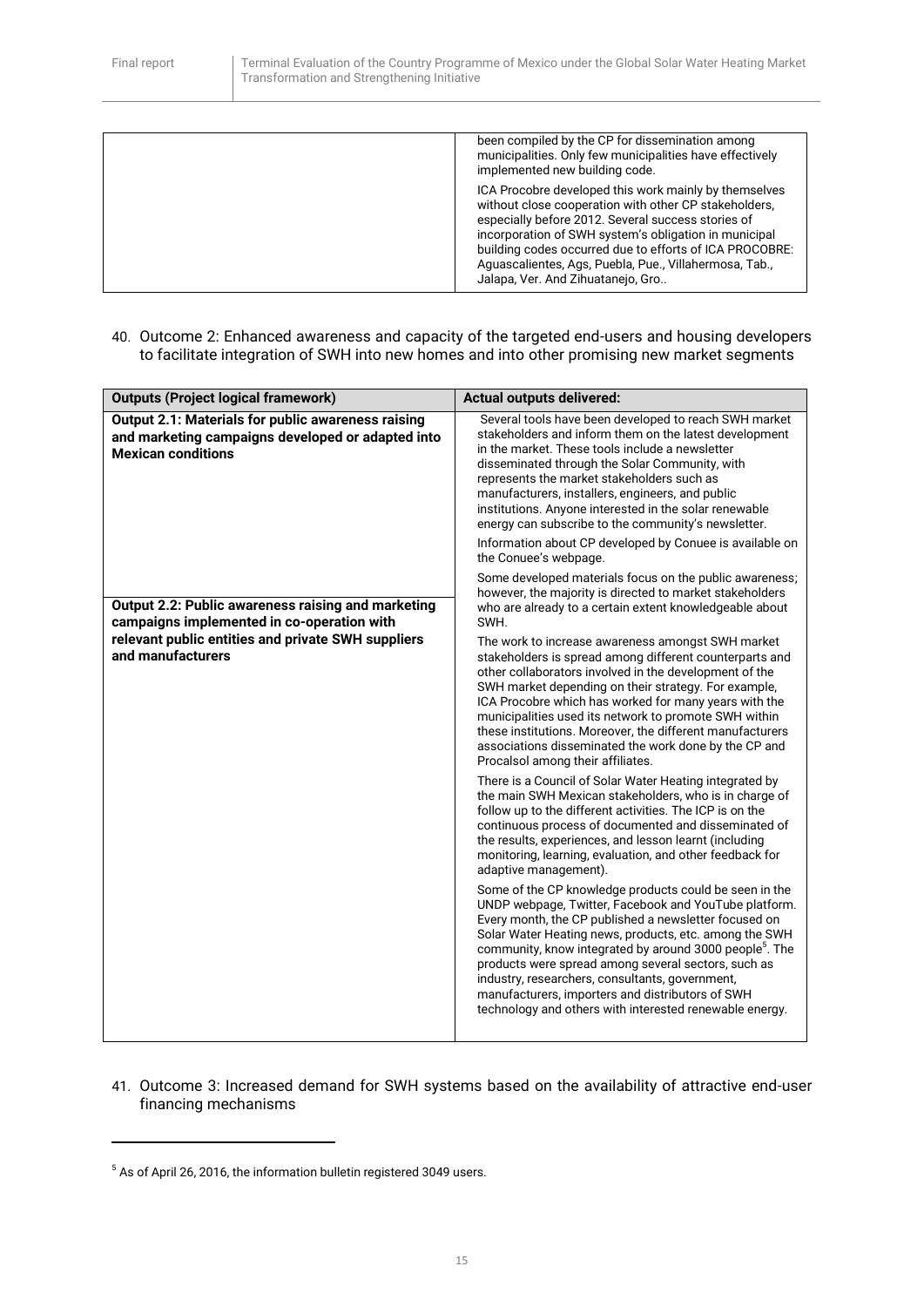| <b>Outputs (Project logical framework)</b>                                                                                                                                                      | <b>Actual outputs delivered:</b>                                                                                                                                                                                                                                                                                                                                                                                                                                                                                                                                                                                      |
|-------------------------------------------------------------------------------------------------------------------------------------------------------------------------------------------------|-----------------------------------------------------------------------------------------------------------------------------------------------------------------------------------------------------------------------------------------------------------------------------------------------------------------------------------------------------------------------------------------------------------------------------------------------------------------------------------------------------------------------------------------------------------------------------------------------------------------------|
| Output 3.1: Enhanced awareness of the key financial<br>sector stakeholder and local suppliers on the<br>specific characteristics and financing opportunities<br>in the SWH market. <sup>6</sup> | Based on the stakeholder feedback, many financial<br>stakeholders were contacted by the CP to establish a<br>partnership to develop a financing mechanism for hotel<br>SWH systems. Between 2014 and 2015 the SWH UNDP<br>CP, along with Conuee held several meetings with<br>representatives of many agencies, institutions and<br>organizations related to sustainability programs, financing<br>and technology manufacturers of SWHs (UNEP, ANES,<br>GIZ, NAFINSA, INADEM Banamex, Bancomext) to<br>understand their interests and experiences around the<br>startup of the financing scheme for renewable energy. |
|                                                                                                                                                                                                 | Bancomext was the only actor interested in this project. At<br>the time of the evaluation, it was evident that the financial<br>stakeholders did not demonstrate high interest in SWH<br>sector in general. This situation may possibly change<br>once the financial mechanism for tourism sector will be in<br>operation (see output 3.2.).                                                                                                                                                                                                                                                                          |
| Output 3.2: Design the financial structure and                                                                                                                                                  | The CP supported NAFIN's Ecocredito window for Small<br>and Medium Enterprise for SWH products and                                                                                                                                                                                                                                                                                                                                                                                                                                                                                                                    |
| implementation arrangements for specific purpose<br>financing vehicles that will address consumer needs                                                                                         | installations.                                                                                                                                                                                                                                                                                                                                                                                                                                                                                                                                                                                                        |
| in the SWH market                                                                                                                                                                               | The CP developed a technical and financial SWH system<br>pilot mechanism for the Services sector (hotels), with the<br>involvement of various national counterparts. Initially, it<br>will be focused, to the hotel sector in a regional<br>perspective. It will be implemented at the Yucatan<br>Peninsula (three states Yucatan, Campeche and Quintana<br>Roo).                                                                                                                                                                                                                                                     |
|                                                                                                                                                                                                 | The CP developed a complete set of operation manuals,<br>templates, and tools to facilitate implementation of the<br>financial mechanisms for a hotel sector: the Operation<br>Manual Pilot Financial Mechanism for SWH Systems, the<br>guidelines of operation.                                                                                                                                                                                                                                                                                                                                                      |
|                                                                                                                                                                                                 | The CP informed the technology providers on this<br>financing mechanism with 24 technology providers<br>interested in participating (between manufacturers,<br>importers and technology distributors). Out of these, 4<br>already have requested requirement specification<br>(technical certificates and competences) to participate.                                                                                                                                                                                                                                                                                |
|                                                                                                                                                                                                 | In addition, several hotels have expressed their interest to<br>use the financing mechanism to finance a SWH system<br>installation.                                                                                                                                                                                                                                                                                                                                                                                                                                                                                  |
|                                                                                                                                                                                                 | Initial funding for the pilot financing mechanism in hotels<br>was leveraged through the Ministry of Energy, FOTEASE<br>(Fund for Energy Transition and Sustainable Use of<br>Energy) for an amount of 21 million MXN.                                                                                                                                                                                                                                                                                                                                                                                                |

42. Outcome 4: A certification and quality control scheme applicable for all SWH manufactured and/or installed in Mexico and enhanced capacity of the supply chain to offer products and services promoting a sustainable SWH market

| <b>Outputs (Project logical framework)</b>                                                                                      | <b>Actual outputs delivered:</b>                                                                                                                                                      |  |
|---------------------------------------------------------------------------------------------------------------------------------|---------------------------------------------------------------------------------------------------------------------------------------------------------------------------------------|--|
| Output 4.1: Set of SWH standards and associated<br>certification system developed (or adapted) for<br><b>Mexican conditions</b> | Conuee developed the new reformed DIT, now DTESTV as<br>a quality standard. Conuee is working on the update of the<br>two voluntary standards based on a quality assurance<br>system. |  |
|                                                                                                                                 | In the voluntary quality control and certification scheme<br>for SWH installation services, there are now 2 standards<br>of competence which can certify solar thermal installers.    |  |
|                                                                                                                                 |                                                                                                                                                                                       |  |

 $^6$  The formulation of output 3.1 'Enhanced awareness of the ...' is an outcome level result. This section is about the output level achievements.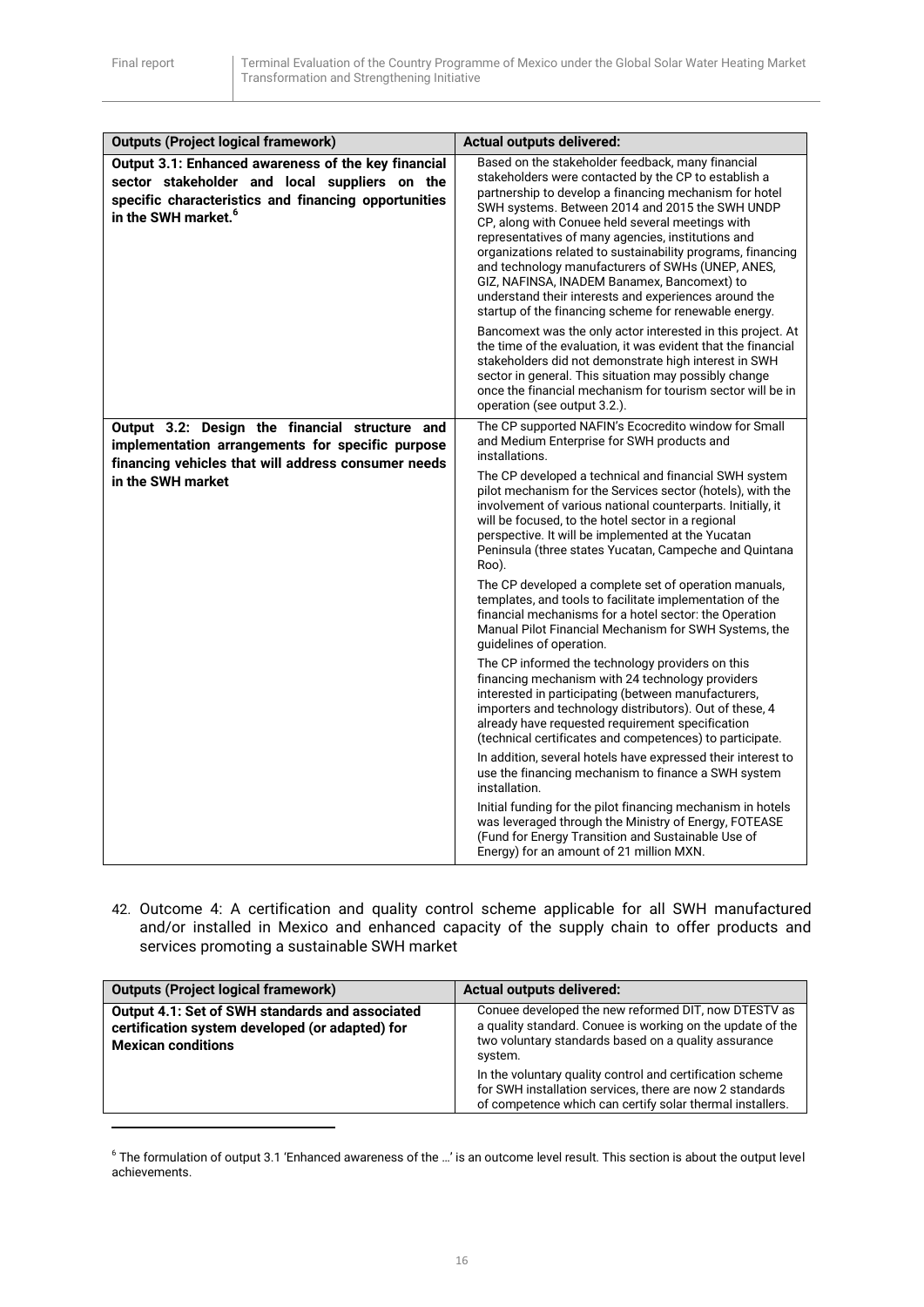|                                                                                                             | These standards were developed through the<br>Management Committee for Renewable Energy and<br>Energy Efficiency, composed of various private and public<br>institutions, the academia, international cooperation<br>agencies, associations and interested societies involved<br>in these issues. The CP is part of this group. Competency<br>standards for the installation of solar water heating are<br>EC-0325 (Installation of solar water heating<br>thermosiphonic sustainable housing) and EC-0473<br>(Installation of solar water heating with hot water tank<br>forced circulation). Under the voluntary quality control and<br>certification scheme for SWH equipment, the CP worked<br>on strengthening the whole value chain. The quality<br>control system equipment solar water heaters are tested<br>by SWH testing laboratories in Mexico. The CP has been<br>working during this time to strengthen them and at the<br>time this report was held on diploma Metrology and<br>Quality Management Test Laboratory Solar Water<br>Heaters", done in the facilities of the National Metrology<br>Center (CENAM) in Queretaro, Mexico. |
|-------------------------------------------------------------------------------------------------------------|-----------------------------------------------------------------------------------------------------------------------------------------------------------------------------------------------------------------------------------------------------------------------------------------------------------------------------------------------------------------------------------------------------------------------------------------------------------------------------------------------------------------------------------------------------------------------------------------------------------------------------------------------------------------------------------------------------------------------------------------------------------------------------------------------------------------------------------------------------------------------------------------------------------------------------------------------------------------------------------------------------------------------------------------------------------------------------------------------------------------------------------------------------|
| Output 4.2: Availability of effective and affordable<br>testing services to check compliance with standards | In 2013, the CP supported the installation of the new<br>laboratory test facility in Leon Guanajuato for IIDEREE.                                                                                                                                                                                                                                                                                                                                                                                                                                                                                                                                                                                                                                                                                                                                                                                                                                                                                                                                                                                                                                   |
|                                                                                                             | This testing laboratory forms part of the SWH system<br>quality assurance test labs installed capacity.<br>Notwithstanding the good intentions, this activity created<br>a distortion in the testing laboratory market. Conuee<br>worked intensively after this issue to restore a good<br>climate between the existing laboratories and the one<br>supported by Conuee. A discussion forum has been held<br>to exchange about the strengthening of quality<br>infrastructure for SWH to unify opinions between the<br>market sector and the laboratories.                                                                                                                                                                                                                                                                                                                                                                                                                                                                                                                                                                                          |
|                                                                                                             | Conuee worked in creating a formal network of the solar<br>testing laboratories, LabSolMx. There is no evidence on<br>the existence of such network at the time of the<br>evaluation.                                                                                                                                                                                                                                                                                                                                                                                                                                                                                                                                                                                                                                                                                                                                                                                                                                                                                                                                                               |
| Output 4.3: A training and recognition system in<br>place for SWH system installers                         | Strengthening the scheme of certification and quality<br>control through the creation of a diploma course<br>"Metrology and Quality Management Test Laboratory<br>SWH in the facilities of the CENAM in Queretaro, Mexico.<br>This diploma course was conducted in six modules from<br>October 2014 to February 2015, and was the culmination<br>of several meetings for identifying training needs of<br>testing laboratories of SWH in Mexico and meaningful<br>collaborative actions between the CP (UNDP- Conuee), the<br>National Metrology Center (CENAM) and its counterpart in<br>Germany (PTB).<br>To work with the final user, the CP made alliances with the<br>Mexican Chamber of Construction Industry (CMIC) to<br>improve the plumbers solar installation standards.                                                                                                                                                                                                                                                                                                                                                                 |

43. Outcome 5: The provided support institutionalized and the results, experiences and lessons learned documented and disseminated (including monitoring, learning, evaluation and other feedback for adaptive management)

| <b>Outputs (Project logical framework)</b>                                                                                                          | <b>Actual outputs delivered:</b>                                                                                                                                                                                                                                                                                                                                                                                                                                                                                                |
|-----------------------------------------------------------------------------------------------------------------------------------------------------|---------------------------------------------------------------------------------------------------------------------------------------------------------------------------------------------------------------------------------------------------------------------------------------------------------------------------------------------------------------------------------------------------------------------------------------------------------------------------------------------------------------------------------|
| Output 5.1: The reporting framework and<br>arrangement for the SWH market monitoring<br>established and continuing after the end of the<br>project. | In 2011, the Ministry of Energy gave an estimate of the<br>total SWH installations to the official statistics; however, it<br>had insufficient human and technical resources to<br>conduct a thorough survey on SWH installations and to<br>conduct similar surveys in the following years. To support<br>this work, the CP hired a consultant with expertise in<br>survey designs and html to create and develop an<br>automatic survey which will get data from SWH<br>manufacturers, suppliers and distributors for 2011 and |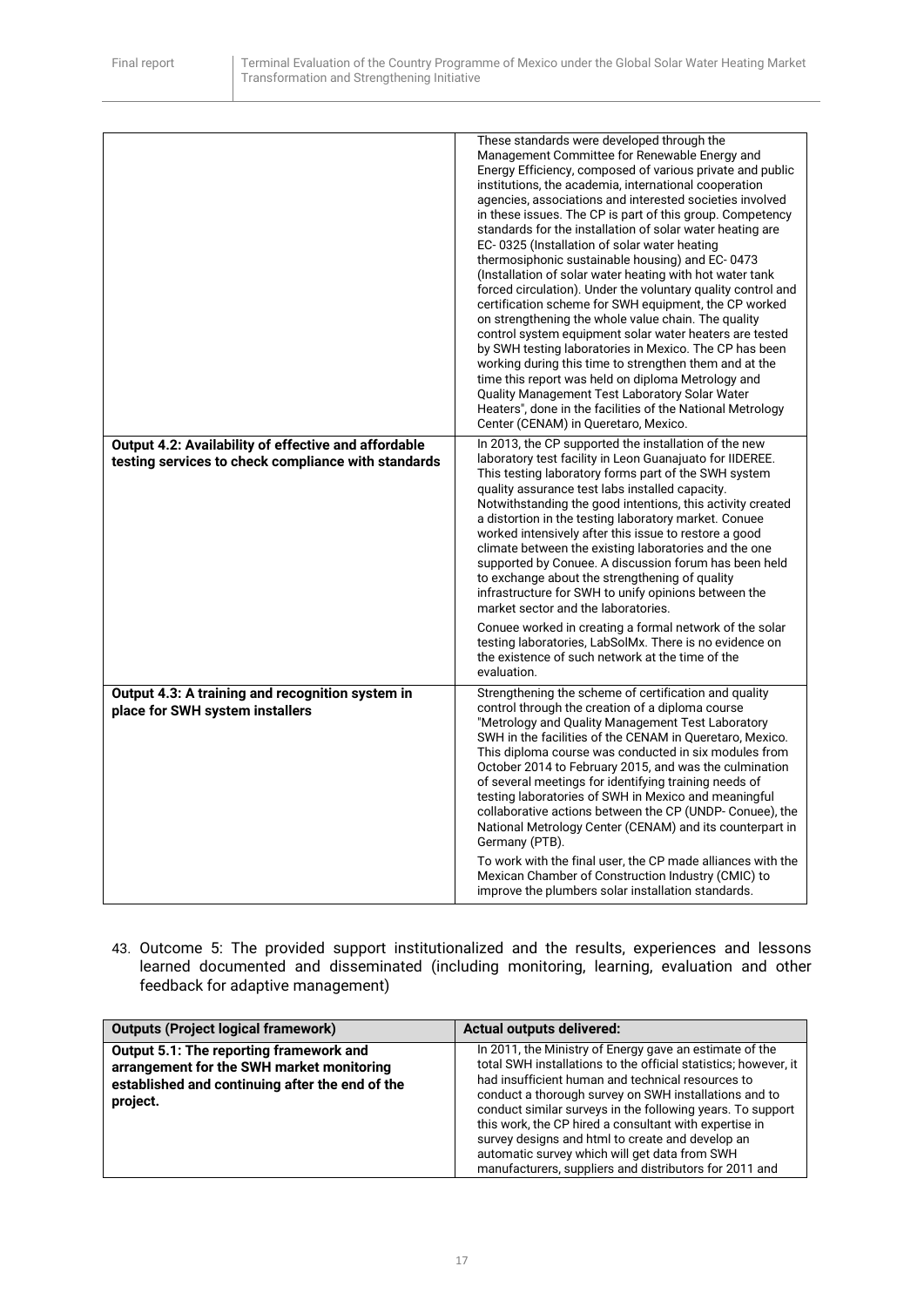|                                                   | onwards. The online tool was available at the end of 2012.                                                                                                                                                                                                                                                                                                                                                                                                                                                                                                                       |
|---------------------------------------------------|----------------------------------------------------------------------------------------------------------------------------------------------------------------------------------------------------------------------------------------------------------------------------------------------------------------------------------------------------------------------------------------------------------------------------------------------------------------------------------------------------------------------------------------------------------------------------------|
|                                                   | This work was finalized at the end of 2012 and showed<br>interesting feedback on awareness about SWH and a<br>positive vision about the public policies implemented by<br>the government.                                                                                                                                                                                                                                                                                                                                                                                        |
|                                                   | The design of the online survey, user manuals and<br>replication methodology were paid by the CP and donated<br>to the Mexican Government. So far, the consultancy has<br>created a database including up to 300 SWH suppliers<br>and manufacturers up to 2012.                                                                                                                                                                                                                                                                                                                  |
|                                                   | The CP along with the Conuee conducted a survey<br>between 2014 and 2015 on the lack of accurate and<br>reliable information on installed solar water heaters in<br>Mexico.                                                                                                                                                                                                                                                                                                                                                                                                      |
|                                                   | Consequently, the CP worked in collaboration with the<br>INEGI, the statistical institute of Mexico, to include one<br>question about SWH in the national survey: "Does the<br>house have a SWH?" This question was added in 2015 but<br>does not give information on the size and the technology<br>of the SWH.                                                                                                                                                                                                                                                                 |
|                                                   | The annual SWH installation rate is monitored by ANES<br>and this institution will continue to monitor this data after<br>the end of the CP.                                                                                                                                                                                                                                                                                                                                                                                                                                     |
|                                                   | The CP developed the necessary tools to monitor the<br>SWH market after its end.                                                                                                                                                                                                                                                                                                                                                                                                                                                                                                 |
| Output 5.2: Project mid-term and final evaluation | The project had its MTR on the end of 2012, which<br>showed interesting feedback about how the project has<br>changed due to market conditions and positive public<br>policies implemented by the government.                                                                                                                                                                                                                                                                                                                                                                    |
| Output 5.3: The project final results and lessons | The CP's results were disseminated through Conuee -                                                                                                                                                                                                                                                                                                                                                                                                                                                                                                                              |
| learned documented and disseminated               | Renewable Energies website:<br>http://www.renovables.gob.mx/ and directly in the                                                                                                                                                                                                                                                                                                                                                                                                                                                                                                 |
|                                                   | PROCALSOL webpage http://www.procalsol.gob.mx/wb/.                                                                                                                                                                                                                                                                                                                                                                                                                                                                                                                               |
|                                                   | These webpages no longer exist. Nowadays, the Conuee<br>web site includes information on the current Mexican<br>program on SWH.                                                                                                                                                                                                                                                                                                                                                                                                                                                  |
|                                                   | The CP was on the continuous process of documented<br>and disseminated of the results, experiences, and lesson<br>learnt (including monitoring, learning, evaluation, and<br>other feedback for adaptive management). Some of the<br>CP knowledge products are still available in the UNDP<br>webpage, Twitter, Facebook and YouTube platform. Every<br>month, Conuee publishes a newsletter focused on Solar<br>Water Heating news, products, etc. among the SWH<br>community, know integrated by around 3,000 people.<br>A document has been issued presenting the majority of |
|                                                   | the CP's results. This document is not available on UNDP<br>or Conuee webpages.<br>A closing meeting was held on April 26 <sup>th</sup> 2016 in the                                                                                                                                                                                                                                                                                                                                                                                                                              |

44. As a conclusion, the CP is rated "Satisfactory" (S) in terms of the achievement of outputs. This rating is confirmed by the CP exit strategy document which acknowledges that the completion of some activities took longer than had been initially anticipated. Some tasks are still to be carried out under the Procalsol program, in order to secure and sustain the initially positive results that were achieved.

**.** 

 $^7$  As of April 26, 2016, the information bulletin registered 3049 users.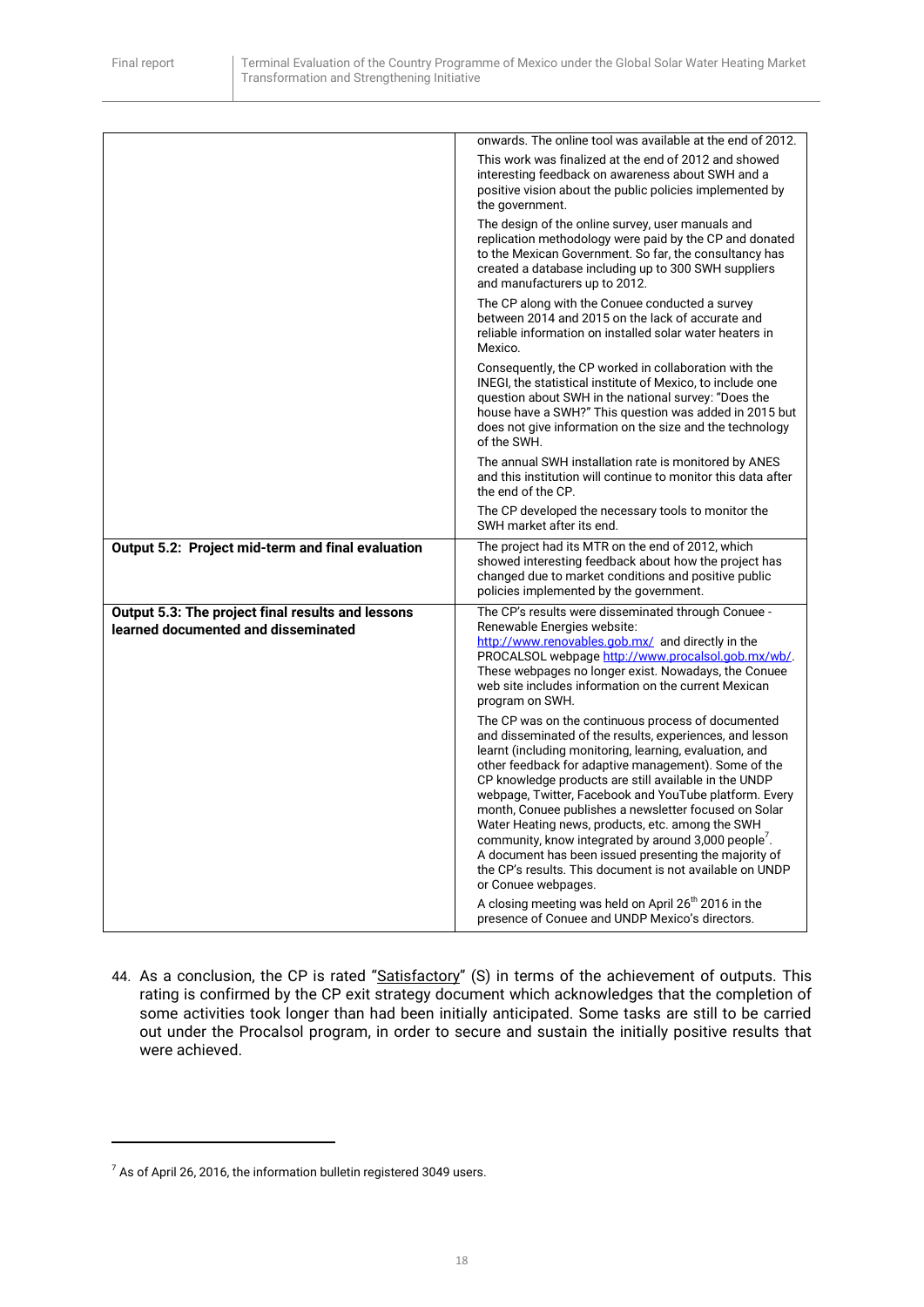1

# <span id="page-19-0"></span>**3.3 Effectiveness (attainment of direct outcomes and likelihood of impact)**

45. This section presents the assessment of the effectiveness in achieving the objectives and the planned results. It is divided under three sub-sections to cover the whole program process.

#### <span id="page-19-1"></span>**3.3.1 Achievement of direct outcomes<sup>8</sup>**

- 46. **Outcome 1: Promote the development of a legal and regulatory framework to promote sustainable SWH market.** The direct outcome is highly related to government willingness to enforce new regulations to promote SWH market. The Mexican government promotes the use of SWH to reach its objectives to reduce  $CO<sub>2</sub>$  emissions. The CP helped to promote the SWH use through municipal building codes by disseminating suggested amendments to municipal building code using Mexico City as best practice case. A few municipalities have included these amendments with CP support (as described in Output 1.3).
- 47. Conuee was designated by SENER to take the lead on SWH technology in Mexico leading to a clear institutional framework for SWH support in Mexico. Conuee played the role of a technical advisor for the government in the field of SWH during the CP period. Conuee has a planned budget until 2018 at least thanks to the "Programa de Calentamiento Solar de Agua 2014-2018".
- 48. Moreover, the CP supported policies launched by institutions like INFONAVIT through the development of technical documentations required to operate the Green Mortgage Program (as described in output 1.1.). By the end of the CP, the main contribution for this outcome is the work for the standard proposal NOM-027-ENER (as described in output 1.2). However, the standard enforcement process continued after the end of the CP. In August 2016, the standard proposal was published on the Official Journal (Diario Oficial).
- 49. The CP had a limited contribution to this outcome in terms of legal framework as only few municipalities adopted SWH obligation in their building code; however, its contribution at institutional and regulatory level has been important by supporting Conuee as technical advisor for the SWH technology and as developer of the NOM-027-ENER. The rating of the level of success of this outcome is therefore "Moderately Satisfactory" (MS).
- 50. Outcome 2: Enhanced awareness and capacity of the targeted end-users and housing developers to facilitate integration of SWH into new homes and into other promising new market segments. CP created the Solar Community which currently comprises of 3,000 individuals and the effort is aimed at establishing a dialogue between multiple actors at a federal, state and municipal level between actors of civil society, academia, the private sector, government institutions and international organizations, to optimize in a coherent and comprehensive manner, actions to promote SWH.
- 51. The CP had a relevant contribution to increasing awareness and building capacities in some specific market sectors: laboratories, installers, resellers and manufacturers, thanks to numerous workshops and webinars and the creation of the Solar Community newsletters. Concerning the end-users, the CP focused on one particular segment: hotels. In this segment, the CP helped to increase greatly the knowledge on SWH, especially in the Yucatan peninsula, in relation with the activities under the Outcome 3. For the other end-users segments, the CP followed the work to increase awareness developed by other institutions but did not participate actively, so the CP's contribution to enhanced awareness in the majority of the end users segments (residential, commercial, industrial, agriculture) is limited.

 $8$  Outcome statements are as per the project document. The analysis considers the direct outcomes as defined in the reconstructed TOC.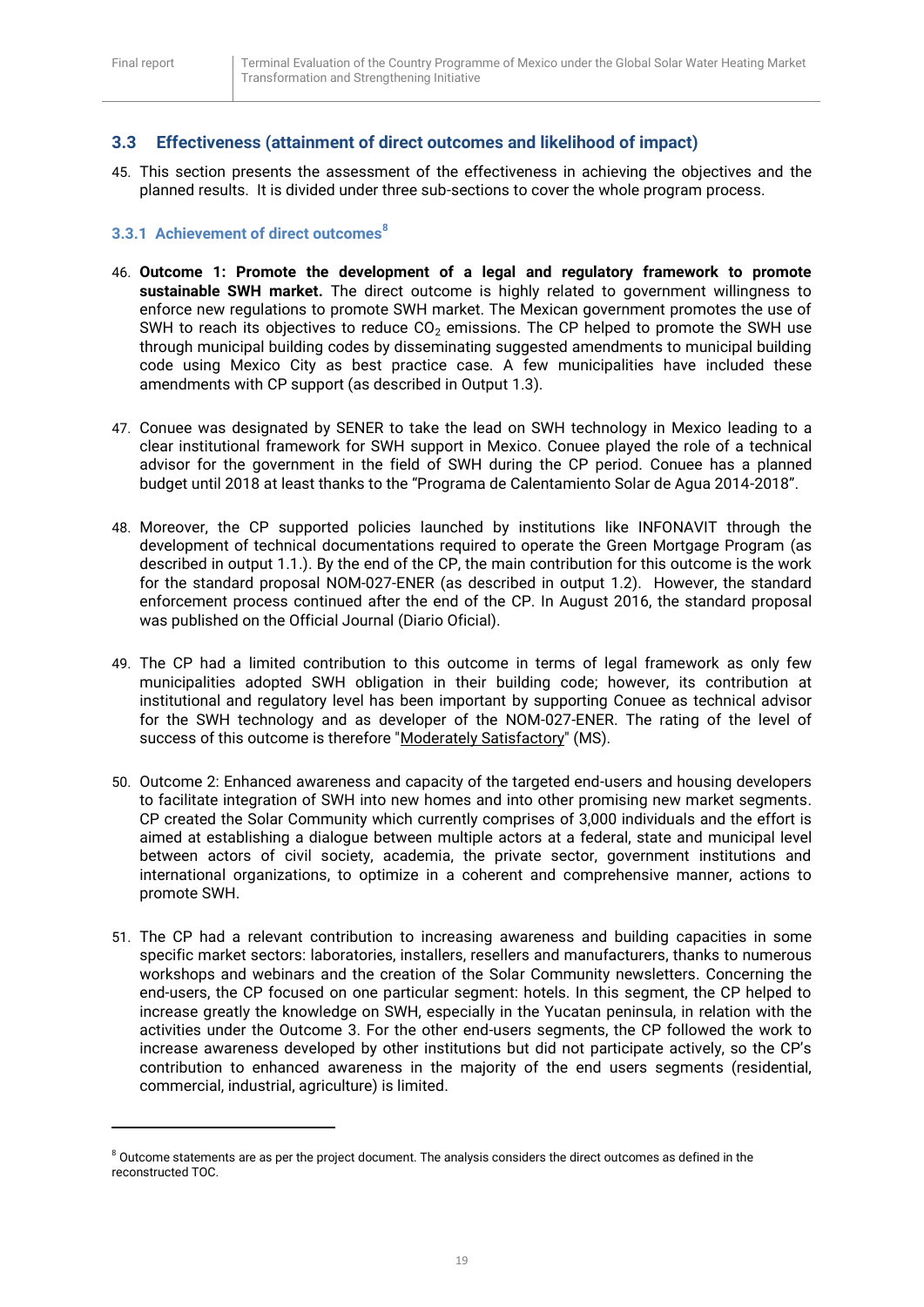- 52. In summary, some work was completed to enhance awareness and capacity of the targeted endusers. Mainly the CP work was dedicated to create an exchange platform for professionals related to SWH.
- 53. It should be noted that the evaluation did not have resources to assess the actual level of awareness nor was awareness assessment/baseline established in the beginning of the CP. Thus, it is complicated to evaluate the enhancement of the awareness of the end-users as such.
- 54. The rating of Outcome 2 is "Moderately Satisfactory" (MS).
- 55. **Outcome 3: Increased demand for SWH systems based on the availability of attractive end-user financing mechanisms.** The immediate outcome (availability of the attractive end user financing mechanism) was not reached during the CP implementation period. Nevertheless, the CP launched all the activities required to develop this mechanism, and thus it is considered to contribute greatly to the development of the financial mechanism for the tourism sector (see Output 3.2). Based on the evaluation findings, it is expected that the work done under the CP in terms of development of the financing mechanisms will allow showing that the financing mechanisms are feasible in Mexico in order to promote SWH. At this stage, when the credit line hasn't been yet enforced it is impossible to assess to what extent it would contribute to the level of increased demand of SWH. However, the evaluation considers that the CP set the conditions to make this financing mechanism successful.
- 56. CONUEE and UNDP are still working on the implementation of the financing mechanisms. Therefore, the rating of the achievement of the outcome is "Moderately Satisfactory" (S).
- 57. Outcome 4: A certification and quality control scheme applicable for all SWH manufactured and/or installed in Mexico and enhanced capacity of the supply chain to offer products and services promoting a sustainable SWH market. The CP supported the development of a mandatory regulation for SWH housing products, the NOM-027-Ener (see Output 4.1.). For Hospitality and Tourism sector, the CP has created technical specifications for systems installed in this sector in relation with the financial mechanism. In collaboration with SEMANART, the voluntary Mexican standard for Sustainable Building was enforced in 2013. This standard includes a criterion for renewable energy including SWH.
- 58. For the four voluntary standards developed before the CP, the work done by the CP was to help the adoption of these standards and the penetration of these in the domestic market. For this purpose, the CP worked in both strengthening the network of training as well as expanding the awareness of suppliers and users in recruiting qualified staff.
- 59. In summary, the CP put in a lot of effort to reinforce the capacity of the whole supply chain resulting in enhanced capacity of the market stakeholders improving the quality of the SWH equipment and installation. The contribution of the CP to the outcome is significant. The progress towards the Outcome 4 is rated as "Satisfactory" (S).
- 60. Outcome 5: The provided support institutionalized and the results, experiences and lessons learned documented and disseminated (including monitoring, learning, evaluation and other feedback for adaptive management). The CP developed communication channels with the SWH actors. More than 3,000 people now receive information through a newsletter developed by Conuee with the support of the CP. Conuee is the public institution in charge of monitoring the SWH market and uses information from different sources to spread it over different sectors. Conuee continues to monitor and promote the SWH market after the end of the CP. Several follow-up actions regarding capacity building, market promotion and in particular, actions related to the financial mechanism for the hotel designed under the CP and operated after the completion of the CP. The evaluation findings indicate that Conuee's close involvement with CP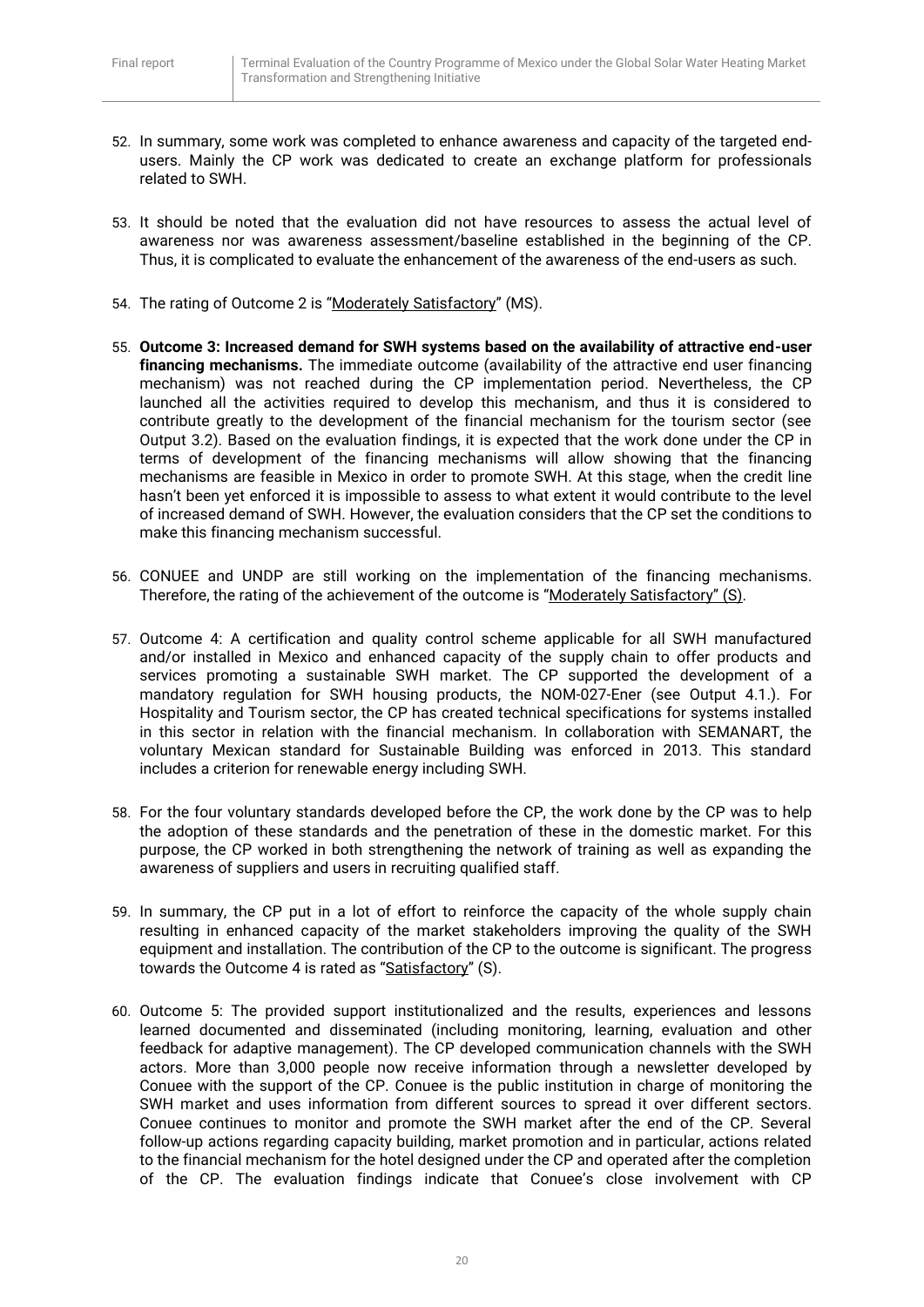implementation and its role as an important player in SWH sector in Mexico strongly supports institutionalization of the results and lessons deriving from the CP implementation.

61. The achievement of the outcome 5 of the CP is evaluated as "Satisfactory" (S).

#### <span id="page-21-0"></span>**3.3.2 Likelihood of impact of the CP**

- 62. This section explores the relation between the CP direct outcome and the intermediate states of the re-constructed TOC and to what extent these have contributed to achieving the long-term outcome ('SWH markets are successfully developed') which will eventually contribute the intended impact, reduction of GHG emissions. As also discussed in the following section, the country level target of 2.5 million  $m^2$  of installed SWH collectors was achieved in 2013 (and 2.8 million m $^2$  in 2015). This is estimated to contribute to avoiding 577.818 tCO<sub>2</sub> on annual basis $^9$ .
- 63. The CP has been united with two Mexican programs: Procalsol between 2009 and 2012 and the current program on SWH: "Programa de Calentamiento Solar de Agua 2014-2018". The joint efforts of the CP, these two national programs, the green mortgage of INFONAVIT (around 370,000 installed  $m^2$  of solar panels between 2009 and 2015) and the GIZ and ICA Procobre's activities created momentum in the SWH market. Activities of the CP and the two national programs were entirely linked; therefore, it is difficult, even for the participating stakeholders, to assess or estimate to what extend the CP on its own supported the SWH market.
- 64. The CP contributed to increased quality of the future SWH systems following the activities completed under several outcomes. Several technical standards were developed under the Outcomes 1 and 4 that will increase the quality of the SWH panels and of the SWH systems. This work was supported with communication activities about these standards under Outcomes 2 and 4. Outcome 3 uses these standards in the financial mechanism for hotels to guarantee that the SWH systems installed under the financial mechanism are high quality. Consequently, the higher quality of the SWH installations, both in terms of equipment and of installation, increases the production of each installed  $m^2$ . Based on the evaluation findings, the CP's main contribution towards the intended impacts has been through the efforts towards enhanced quality of SWH systems. Conuee's support is also expected to ensure the enforcement of the mandatory standards for the SWH panels and installation in future.
- 65. To increase the demand of a market, in general, the following components are required:
	- **•** Good quality of the product (Outcome 4);
	- **•** Trained professionals (Outcomes 2 and 4);
	- **•** End-user interest (Outcome 2 and 5) to increase the demand;
	- **•** Support from the government (Outcome 1);
	- **•** Easy access to adapted financial mechanism (Outcome 3).
- 66. The main market stakeholders in SWH sector were integrated in the CP work importantly after 2012. The Mexican public institutions were involved since the beginning and collaborated greatly with the CP, like INFONAVIT, NAFIN, SECTU and even INEGI, the National Institute of Statistics and Geography. This situation allowed progress towards several direct outcomes of the CP TOC.

**.** 

<sup>9</sup> source Techscope GHG Calculator, 2015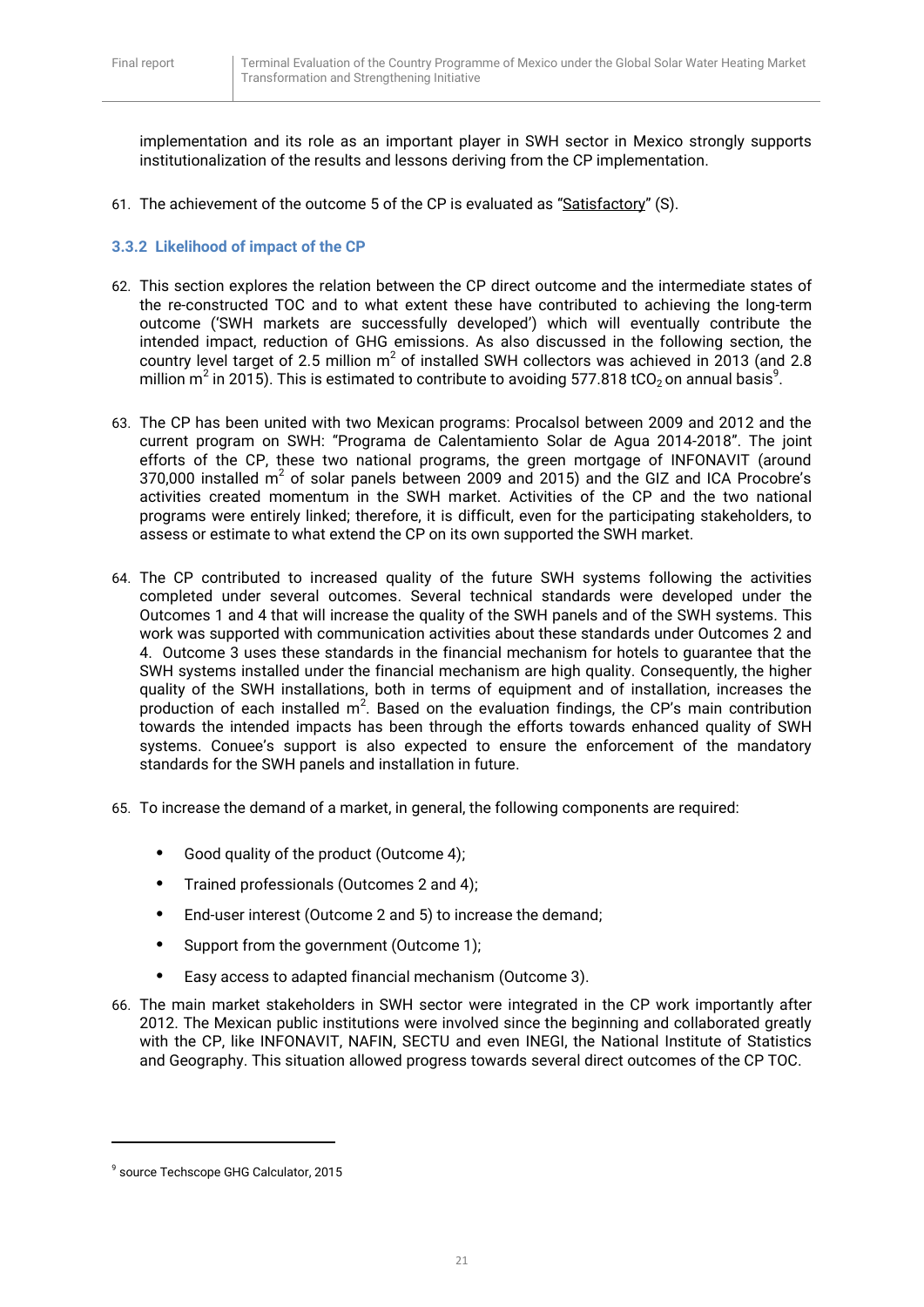- 67. The CP was designed wisely encompassing the need for all the components for accelerating the Mexican market of SWH. The evaluation did not observe any unintended negative impacts of the project. The undesirable consequence of the CP support to IIDEREE laboratory by buying testing equipment was reduced by Conuee actions to help the other laboratories of the SWH market.
- 68. The likelihood of impact's effectiveness of the program is evaluated as "Likely" (L).

#### <span id="page-22-0"></span>**3.3.3 Achievement of the formal CP objective**

- 69. The objective of the CP was to accelerate and sustain the solar water heating market in Mexico. The planned country level objectives of the CP were reached only partially. The objective of 2.5 million  $m<sup>2</sup>$  was reached in 2013 but the growth rate was estimated to be lower than the set target in the ProDoc. In 2014, the growth rate of solar collector area was +18.2%. Based on these growth figures, it would be unlikely to reach the target of 23.5 million  $m^2$  by 2020 as defined in the Prodoc.
- 70. Based on the SWH market share in Mexico, with around 50% in housing market, and that the activities of the CP were not targeted to this sector, it seems that the CP contribution to the acceleration of the SWH market growth figures can be assessed as low. On the other side, from activities on the quality schemes and capacity building of the SWH market actors, it is expected that the CP helped to sustain the achieved level market development.
- 71. The achievement of the formal project objective of the program is evaluated as "Moderately Satisfactory" (MS).

#### <span id="page-22-1"></span>**3.4 Sustainability and replication**

**.** 

- 72. In assessing CP sustainability, we asked "how likely will the Project outcomes be sustained beyond Project termination?" Sustainability of these objectives was evaluated in the dimensions of financial resources, socio-political risks, institutional framework and governance, and environmental factors.
- 73. The "Programa de Calentamiento Solar de Agua 2014-2018 is continuing the work of the CP. This program is promoted by Conuee and is included in the Mexican strategy to reduce  $CO<sub>2</sub>$  emissions and is backed by the highest politicians in Mexico. Consequently, the financial resources to develop activities started under the CP similar to the development and enforcement the draft standard PROY-NOM-027-ENER/SCFI-2016. The financing mechanism for the tourism sector and the activities of awareness raising and capacity building are covered by Procalsol until 2018. Moreover, the draft NOM on SWH was published on August 22, 2016, in the official Gazette (DOF) for public consultation but is not yet a standard, which is the continuation of CP activities after its  $end<sup>10</sup>$ .
- 74. For the residential sector, the green mortgage program of INFONAVIT should be extended to multi-family housing. Hence, the financial resources for this activity are expected to be available. At the same time GIZ, an important stakeholder for the residential sector activities, is planning to withdraw their contribution to the SWH market development in Mexico in a few years. The sustainability and replication of the program in terms of financial resources is evaluated as "Likely" (L).
- 75. The main risk in terms of sustainability and replication of the activities and results is a change of political environment leading to a modification of the institutional role of Conuee. In the case that

<sup>10</sup> See official publication here: http://dof.gob.mx/nota\_detalle.php?codigo=5448823&fecha=22/08/2016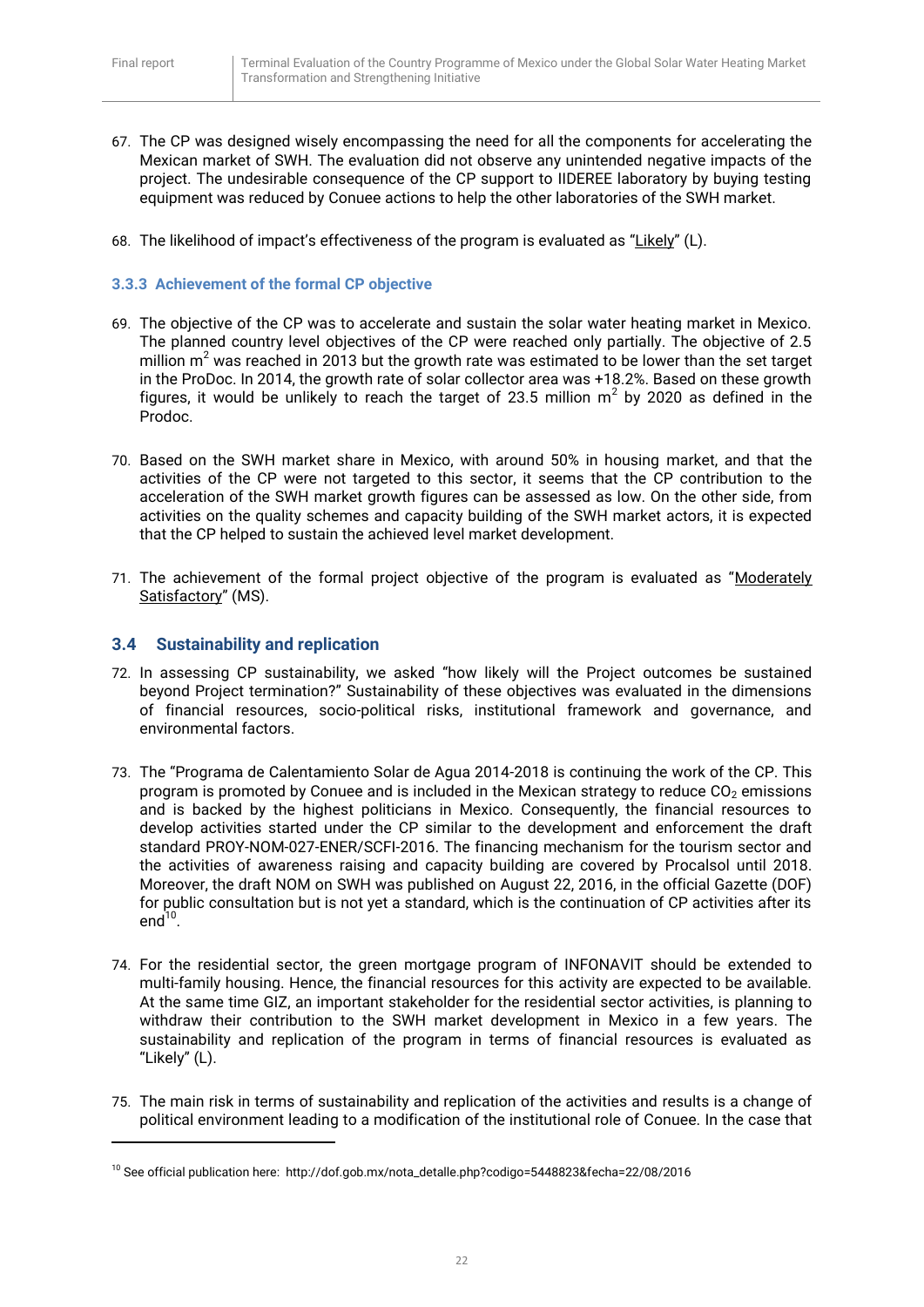Conuee loses its role in the promotion and development of the SWH market, which could affect greatly the persistence of the CP's benefits, poses an institutional and governance related risk to the sustainability. When a new government is to be elected, it is possible that Conuee's director and collaborators will change and that SWH technology will not be any more considered by the new head of Conuee as an attractive and interesting technology to reach the Mexican objectives of  $CO<sub>2</sub>$  reduction and climate change mitigation.

- 76. In terms of the introduction of the mandatory SWH installation in building regulation, the opportunities to replicate the model developed in Mexico City is high. Many municipalities could integrate this obligation to their existing building regulation and so, maintain and even, increase the impact of the CP.
- 77. Role of Conuee and other partners in sustaining the SWH market and as well as the indication for financial sustainability indicate likely sustainability of the project results. The sustainability and replication of the program is evaluated in terms of institutional framework as "Moderately Likely" (ML) and in terms of socio-political risks as "Moderately Likely" (ML). The environmental sustainability of the CP is quaranteed as SWH technology has a positive influence on the reductions of  $CO<sub>2</sub>$  emissions. The sustainability and replication of the program in terms of environmental factors is evaluated as "Likely" (L).
- 78. The overall the sustainability and replication criteria of the program is evaluated as "Moderately Likely" (L).

# <span id="page-23-0"></span>**3.5 Efficiency**

79. In this section, the cost-effectiveness and the timeliness of CP execution is assessed. The delivery rate was low during the first years with less than 5% of the GEF funding until 2012. The CP activities accelerated in 2012 with more than 25% of disbursement. After 2013, the disbursement rate fluctuates between 12% and 20%. During the second half of 2013, revisions and analysis were executed to improve the CP's implementation. Through this process, working areas were reshaped and the efficiency of the CP increased greatly.

| Year | Actual cost (in cash USD) | Disbursement ratio (in %) |
|------|---------------------------|---------------------------|
| 2009 | 13,493.50                 | 0.8%                      |
| 2010 | 98,942.44                 | 5.7%                      |
| 2011 | 103,751.18                | 6.0%                      |
| 2012 | 477,092.33                | 27.6%                     |
| 2013 | 222,270.60                | 12.9%                     |
| 2014 | 209,135.31                | 12.1%                     |
| 2015 | 352,290.73                | 20.4%                     |
| 2016 | 250,804.30                | 14.5%                     |

| Table 1: Disbursement per year of GEF funding (in %) |  |  |  |  |
|------------------------------------------------------|--|--|--|--|
|                                                      |  |  |  |  |

Source: Reporte 2015, Informe final 2015 and UNDP

- 80. It should be noted that the expenditures on project management seem somewhat higher than budgeted.
- 81. The cooperation between UNDP and UNEP did not improve the efficiency of the CP's activities. UNEP and UNDP collaborated in the beginning of the CP, but since 2013, the collaboration was very limited. As per project design, it was intended that UNEP collaborates in the development of the financial mechanism, which never materialized. In addition, the CP had almost no interaction with the other countries participating in the GSWH project.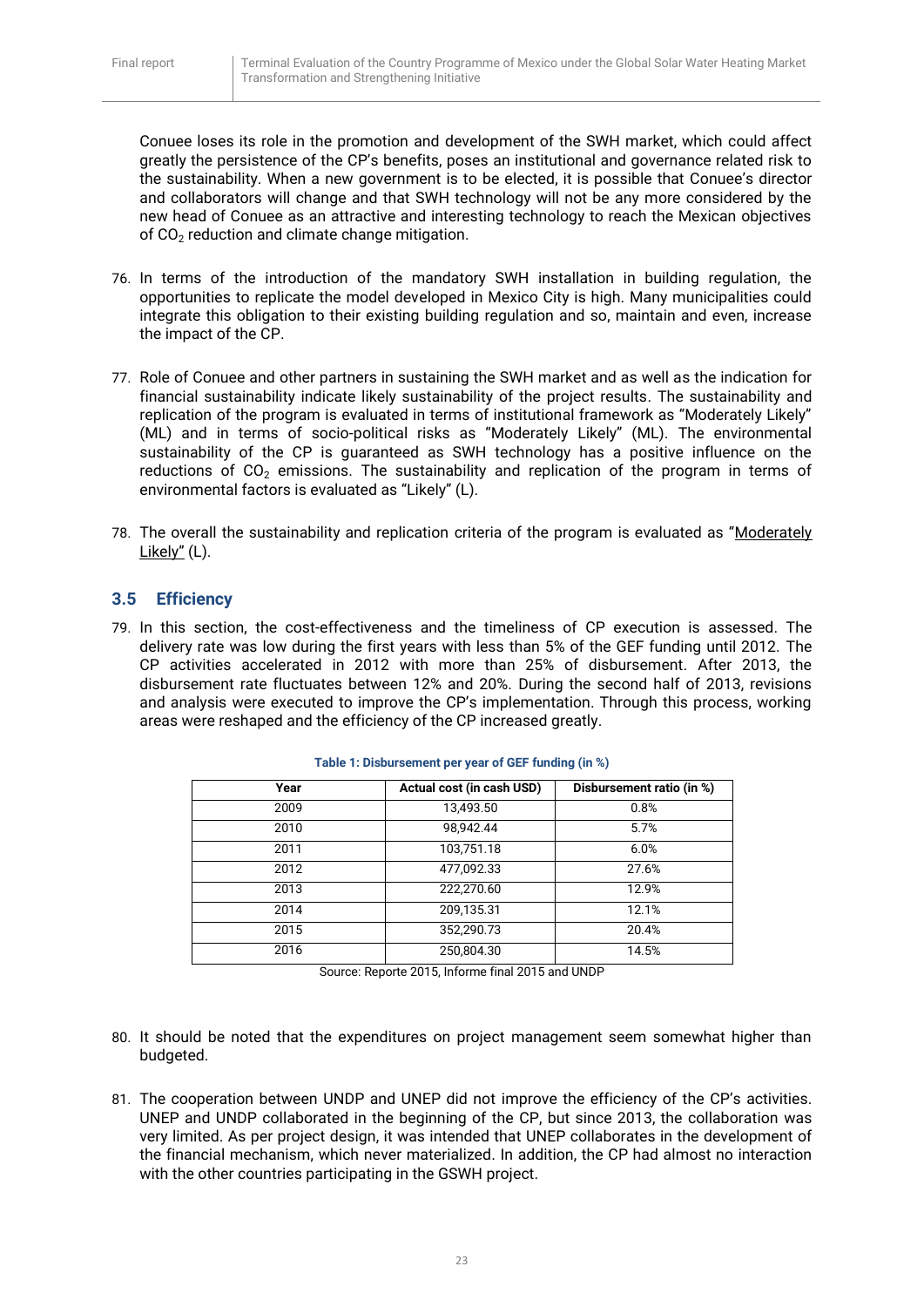- 82. The CP has made efficient use of its complementarities with other existing initiatives on SWH in Mexico. Several stakeholders co-financed the program as GIZ and ICA Procobre. However, based on the evaluation interviews, the CP could have further utilized the synergies between the activities developed by these stakeholders. Nevertheless, other stakeholders, as INFONAVIT or SEDEMA, indicated that the collaboration between them and Conuee to promote the SWH market has been productive.
- 83. The main reasons for inefficiencies before 2012 were related several administrative burdens due to governmental change which caused staff changes among key stakeholder organizations, resulting as extended time frame of the CP. Moreover, the decision to fund with a new USD 130,000 laboratory, around 7% of the program budget, created issues within the SWH laboratories stakeholders.
- 84. Considering the CP coverage of a country of the size of Mexico, and delivery of the majority of outputs within a 5.5 year period, the efficiency of the program is evaluated as "Satisfactory" (S).

## <span id="page-24-0"></span>**3.6 Factors affecting performance**

#### <span id="page-24-1"></span>**3.6.1 Preparation and readiness**

- 85. The program was developed to operate in relation with Procalsol and other existing or planned programs developed by Mexican stakeholders, such as CONAVI pilot project on SWH in new housing and green mortgages of INFONAVIT. It would have been better to define more clearly the relationship and responsibility between these two programs before starting the UNDP program.
- 86. The CP design included the main public and private stakeholders and all the sectors in which SWH systems could be installed. CP's planned stakeholder participation plans were holistic to include all levels of stakeholders from regulators to end-users.
- 87. All of these stakeholders were represented during the March 2009 Inception consultation, where they shared their experiences, perceptions and opinions on the accelerated development of the sector. This design approach was excellent representing a holistic approach to stakeholder engagement from regulators to financers, suppliers and installation personnel.
- 88. The main barriers to SWH market development, based on international and best practice experience, were taken into account even if a market study was not implemented to define more clearly these market barriers.
- 89. In the ProDoc , several design weaknesses have been identified:
	- **•** There were two different baselines in the ProDoc;
	- **•** The indicators might not allow assessing the effectiveness of the CP, in particular, in terms of awareness raising for the public and of SWH systems cost's reduction;
	- **•** A survey should have been planned and budgeted (at least one at the beginning of the project: baseline, and one at the end) to evaluate the market transformation among the end users.
- 90. These aspects could have been addressed and fixed during the project appraisal committee. Therefore, the preparation and readiness is evaluated as "Moderately Satisfactory" (MS).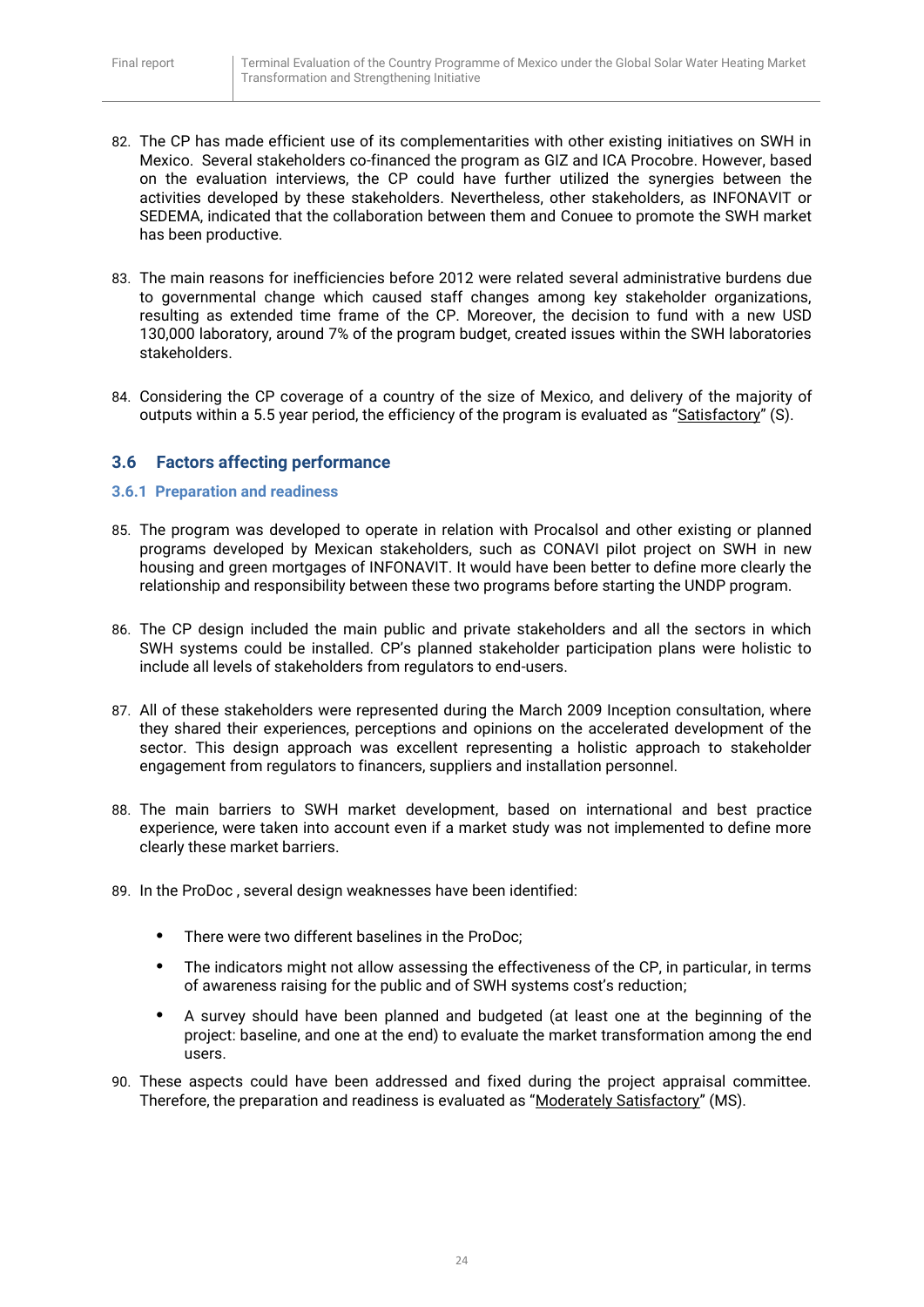#### <span id="page-25-0"></span>**3.6.2 Project implementation and management**

- 91. The project management unit composition changed several times during the course of the CP which led to a break in the CP for more than a year in 2012 until mid-2013 due to the change of government. When the new government was selected, a vast majority of Conuee's employees changed including the responsible of the CP's implementation and the general director. This is the main reason why the CP delivery rate was slow and the project lifetime was extended. A new coordinator was named in June 2013 and during six months, Conuee worked on the realignment of the project to create a new national program for the period 2014-2018 for SWH in Mexico: , englobing the CP. Procalsol has similar objectives and outputs than the CP and was designed to reinforce the CP's activities. Procalsol is financed by Conuee.
- 92. The management unit worked in closed collaboration with UNDP, at least since 2013. Based on the project progress reports and information gathered during the interview, UNEP had almost no interaction with this unit during the CP's implementation.
- 93. There is an enormous difference in the project implementation status before and after 2013. The context was more stable after 2013 and this stability was directly reflected as enhanced and more effective implementation and management of the project.
- 94. The decision to support financially the equipment purchase of one laboratory created some frustration among the other SWH laboratories in the Mexican market. The project management unit reacted rapidly to calm down the situation and at the end of the CP, it seemed that the relation between the laboratories and Conuee were good.
- 95. The project implementation and management is evaluated as "Moderately Satisfactory" (MS) mainly due to the interruptions. In the case the CP had been implemented and managed with the same efficiency before 2013 than after 2013, the rating would have been higher.

#### <span id="page-25-1"></span>**3.6.3 Cooperation, partnership and stakeholder participation**

- 96. The CP was implemented in close cooperation with Mexican government financed programme, that had two phases Procalsol (2007-2012) and Programa de Calentamiento Solar de Agua (june 2013 to april 2016). For instance, the National Project Director of the CP was also in charge of the Mexican programme. As a consequence, high synergies were developed between the national SWH programmes and the CP. The second stage of the Mexican programme was designed to support the activities of the CP and to increase the impact of both programmes.
- 97. Due to the Procalsol and the Programa de Calentamiento Solar de Agua 2014-2018, many national stakeholders were involved in the SWH market development. Since 2013, the CP contacted the majority of the market stakeholders in the private sector (including associations, manufacturers, laboratories, installers, building developers) and the public sectors (such as development banks, ministries, universities) to extend the cooperation with these partners. The creation of the Solar Community encouraged the participation of the stakeholders in the CP's activities. Many meetings and forum have been held to gather views of all key stakeholders covering the different parts of SWH value chain.
- 98. GIZ and ICA Procobre, among few other partners, co-financed the CP. However, during the interviews, the lack of synergies between the activities developed by these stakeholders was raised. Nevertheless, other stakeholders, as INFONAVIT or SEDEMA, indicated that the collaboration between them and Conuee to promote the SWH market has been productive. UNEP collaborated with the CP in the beginning of the program, but since 2013, the collaboration has been very limited.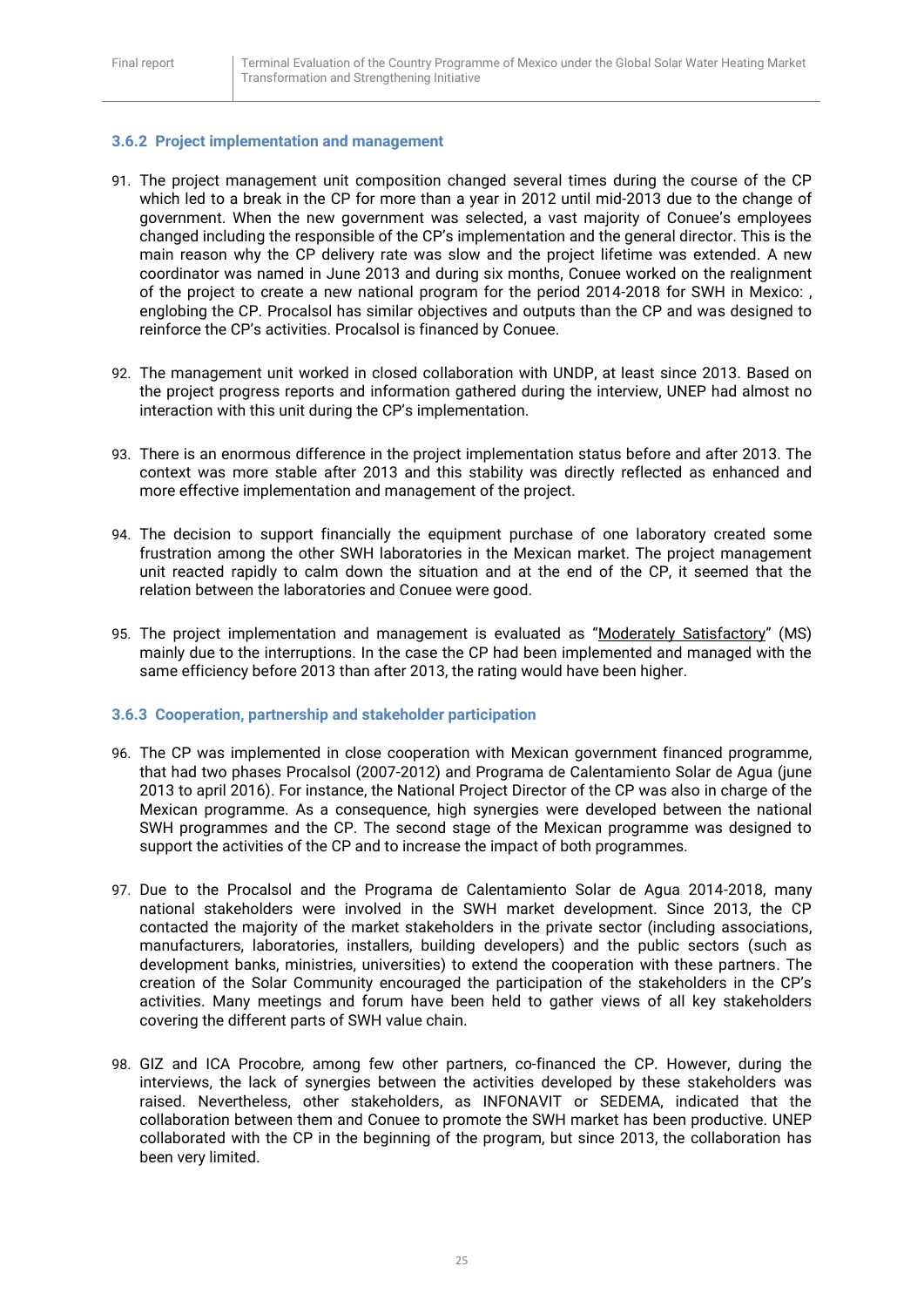99. Despite the abovementioned limitations, the evaluation assesses that the overall design and exchange with key players in the Mexicon SWH markets supports the "Satisfactory" (S) rating for the cooperation, partnership and stakeholder participation aspects of the CP.

#### <span id="page-26-0"></span>**3.6.4 Communication and public awareness**

- 100.The SWH market was not new in Mexico in 2009. Based on the interviews, it was assessed that the public knew this technology even if its penetration rate was not significant. The CP developed many awareness raising activities dedicated to the market stakeholders involved in the SWH industry. However, the CP did not develop any general public awareness activities at large scale even if it was an output of the CP (Output 2.2).
- 101.The CP focused on the communication to the SWH market stakeholders through on-site activities and virtual communication channels and increase greatly the knowledge of some specific endusers mainly in the hotel sector. However, activities to increase public awareness could have been implemented, especially for the residential end-users who cannot be reached through the green mortgage program of INFONAVIT. The communication and public awareness is evaluated as "Moderately Satisfactory" (MS).

#### <span id="page-26-1"></span>**3.6.5 Country ownership and drivenness**

102.Governmental actors were closely involved in the program. Conuee, also a government agency, dedicated resources in manpower, mainly, to implement the CP. Conuee developed its Programa de Calentamiento Solar de Agua 2014-2018 to complement the CP activities and use as much as possible the synergies between the country program and the Mexican initiative. These two programmes involved many public institutions in several activities. Mexican public institutions involved in the CP gathered ministries, regional and municipal institutions, technical centers, regulatory bodies and national development banks. The country ownership and drivenness is evaluated as "Highly Satisfactory" (HS).

#### <span id="page-26-2"></span>**3.6.6 Financial planning and management**

103.Table 3 presents the annual delivery rates of the GEF funds until 2015. The overall delivery rate of GEF funds of 1,750,000 USD was 99 %. At the time of the project design, confirmed co-financing (in cash) was 700,000 USD from ProCobre and 100,000 USD from GTZ (GIZ). In-kind support from Conuee was estimated to be 1,000,000 USD and 20,000 USD from ANES. The UNDP managed budget was 1,750,000 USD (covering the GEF portion). Thus, the evaluation team was not provided with additional data or reporting related to the co-financing disbursement or expenditure.

| Year  | <b>Estimated cost at design</b><br>(budget) (in cash USD) | Actual cost (in cash USD) | <b>Expenditure ratio</b><br>(actual/planned) |
|-------|-----------------------------------------------------------|---------------------------|----------------------------------------------|
| 2009  |                                                           | 13,493.50                 | N/A                                          |
| 2010  | 165,000                                                   | 98,942.44                 | 60%                                          |
| 2011  | 420.000                                                   | 103.751.18                | 25%                                          |
| 2012  | 568,000                                                   | 477,092.33                | 84%                                          |
| 2013  | 315,000                                                   | 222.270.60                | 71%                                          |
| 2014  | 282.000                                                   | 209.135.31                | 74%                                          |
| 2015  |                                                           | 352,290.73                | N/A                                          |
| 2016  |                                                           | 250,804.30                | N/A                                          |
| Total | 1,750,000                                                 | 1,727,780.39              | 99%                                          |

**Table 2: Delivery Rates of GEF Funding for 2009-2015 (in %)**

Source: ProDoc , Reporte 2015 and Informe final 2015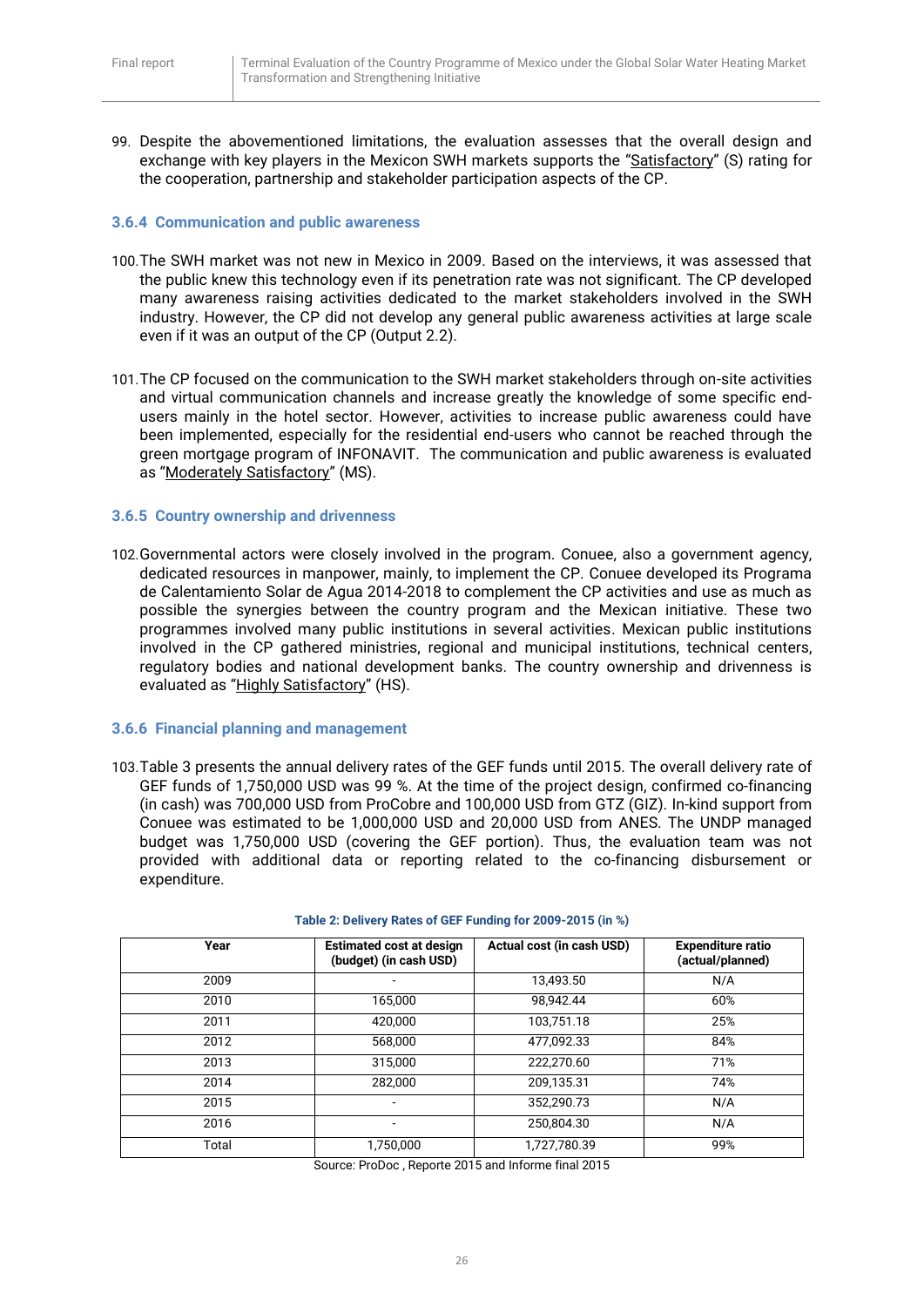- 104.The CP was designed for 4.5 years, and it ended finally after 7 years of operation. The financial planning and management has been adapted to the situation over the years. The remaining budget from one year was passed to the next year. The deviation between the designed budget and the real budget were well justified. All the combined delivery reports were made available to the evaluation team are clear and transparent. Audit report covering the project period until 2012 was made available for the evaluation.
- 105.The project's final report contained information about procurement, contracted individuals and travels. The administrative processes appeared to follow the UN and GEF rules in terms of procurement and other processes. The financial information available for the evaluation team was clear.
- 106.The financial planning and management is evaluated as "Moderaltely Satisfactory" (S).

#### <span id="page-27-0"></span>**3.6.7 Supervision, guidance and technical backstopping**

- 107.The UNDP Country office is the executing agency with responsibility for supervision of the quality and timeliness of project execution. According to Conuee, UNDP was very present through regular consultations and meetings during all the implementation phase. UNDP program officers approved the annual Program of Activity and ensured its alignment with the CP's objectives. UNDP staff managed closely all CP activities and was present continuously to guide CP staff in their management activities. UNDP played a crucial role in the redeployment of CP after the managerial transition. UNDP also demonstrated ability to adapt at the time of government change in 2012, which created discontinuity in the project's activities, by modifying the directions as needed.
- 108.However, the evaluation found that UNDP team didn't necessarily have sufficient technical capacity dedicated to SWH technologies, which would had been useful in terms of the project oversight and supervision role. UNEP's stronger role in terms of technical backstopping could have benefitted the CP in defining activities requiring more in-depth technical understanding of the SWH systems. Nevertheless, the exchange between Mexico CP and UNEP was scarce during the whole project. During the first years, the relationship was more frequent but in general, UNEP supervision and backstopping is assessed as unsatisfactory. Based on the GSWH project design and considering the global nature of the overall programme, UNEP should have had a significantly stronger role in terms of the technical backstopping.
- 109.For example, in September 2012, it was requested to the UNEP the technical review of the proposal to identify areas of improvement or issues that should be considered to ensure their effectiveness. Although talks were held for this issue, they did not receive technical feedback on the proposal itself.
- 110. The UNDP supervision and backstopping is evaluated as "Satisfactory" (S) (UNEP's role is further discussed in the main evaluation report).

#### <span id="page-27-1"></span>**3.6.8 Monitoring and Evaluation**

111.**Monitoring and Evaluation (M&E) Plan.** The M&E followed the principles defined in the ProDoc which were based on UNDP program M&E. As discussed in paragraph 89, the main weakness of the project design was related M&E aspects of the design. The indicators defined in the ProDoc do not allow assessing the effectiveness of the program; in particular, in terms of awareness rising of the public and of SWH systems costs reduction to assess the market evolution and no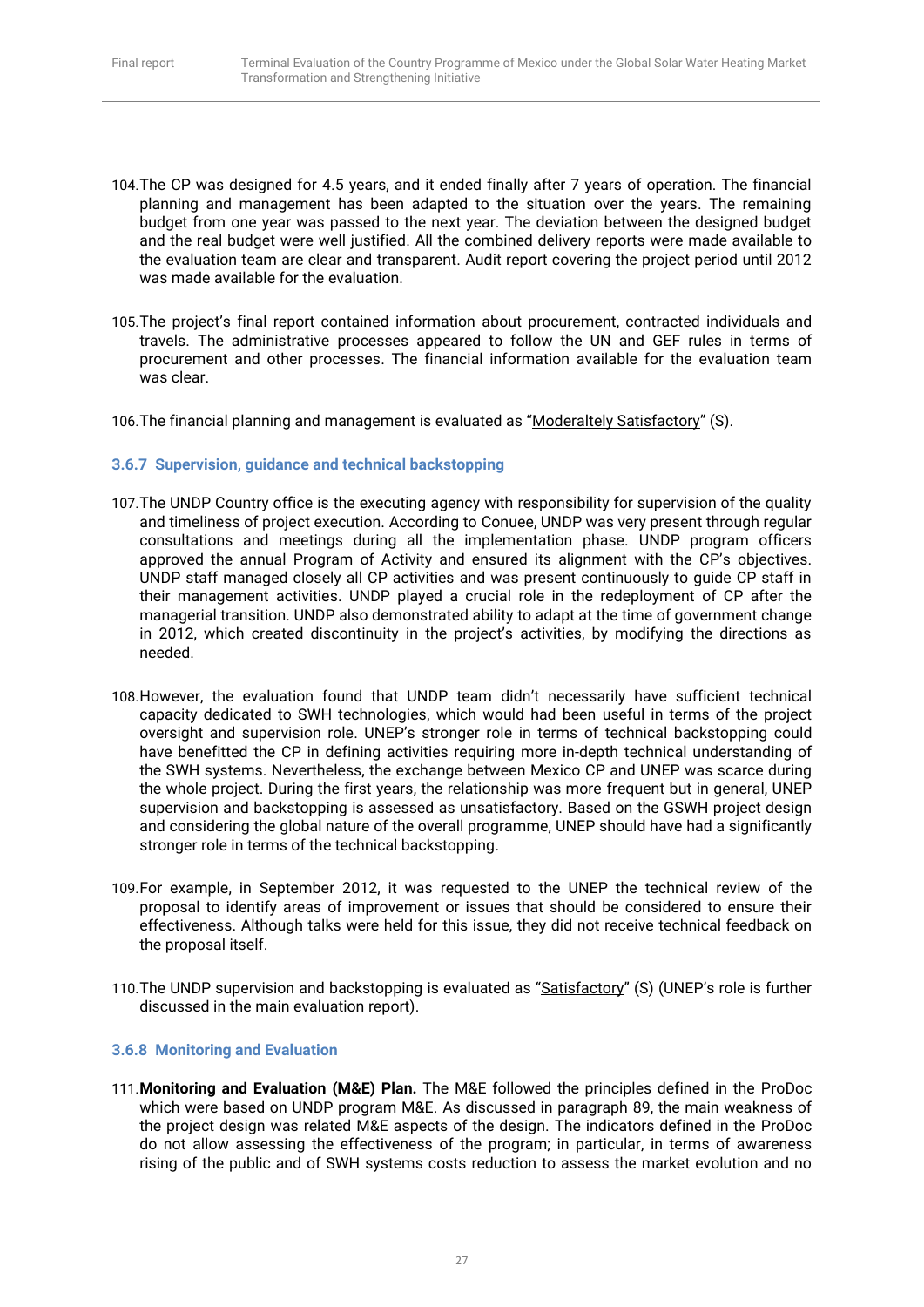additional indicators were measured to evaluate the impact of the outcomes, in particular, for the Outcome 2. The monitoring and evaluation plan is evaluated as "Moderately Satisfactory" (MS).

- 112.**Monitoring and Evaluation Implementation.** The required reports were produced during the CP timeframe. Other M&E requirements were also completed including an inception report, Quarterly progress reports (QPR) and Project Implementation Reviews (PIRs), Steering Committees meetings and Terminal report.
- 113.Concerning the baseline, the information came from ANES and this information is used in the IEA Solar Heat Worldwide reports. Conuee is not aware of the methodology used to assess the installed area of SWH in Mexico. The information regarding the specific methodology was requested from ANES but no response was received. The monitoring and evaluation implementation is evaluated as "Satisfactory" (S).

## <span id="page-28-0"></span>**4 CONCLUSIONS, RECOMMENDATIONS AND LESSONS**

#### <span id="page-28-1"></span>**4.1 Conclusions**

- 114.The Mexican CP has been operating over 8 years under two governments in close cooperation with national SWH programmes. Despite the several administrative issues and delays in project implementation due to the government change in 2012, the CP has performed well. The country level target of installed SWH capacity measured in  $m^2$  was achieved during the course of project implementation. The CP worked closely with national SWH initiatives, which can be seen a strength of the CP to promote sustainable SWH market development in Mexico. At the same time, it is difficult to assess to what extent the CP as an individual GEF project contributed to acceleration SWH market in Mexico.
- 115.Despite the SWH market growth rate not reaching the intended level (as defined in the project document), there is a likelihood of impact towards sustaining the SWH market development and reduction of GHG emissions. The CP managed in its final years of its operations to create a momentum in the SWH market gathering the market stakeholders around the national executing partner Conuee. Continued support of several national partners (mainly INFONAVIT and Conuee through PROCALSOL) to the SWH market development is expected to contribute to increase of the penetration rate of SWH in Mexico in the future.
- 116.As a result of the CP activities, the quality of SWH systems and installations has greatly increased and should increase even more due to the future standard on SWH panels and systems. Considering the context of Mexico the programme was considered successful and the satisfaction level was among those interviewed for the evaluation was high.
- 117.The CP managed to tackle the whole supply chain of the SWH market. However, further work is required to support the SWH market development in the building sector, which is strongly linked with enforcement of building codes.
- 118.The main achievements of the program are the following:
	- **•** Proposal of a draft of an Official Mexican Standard or NOM (mandatory) for solar water heating products: PROY-NOM-027-ENER/SCFI-2016, thermal performance, gas savings and safety requirements of SWH and SWH with a water heater that uses liquefied petroleum or natural gas as a backup;
	- **•** Creation of the Solar community with around 3,000 users receiving news about SWH market monthly;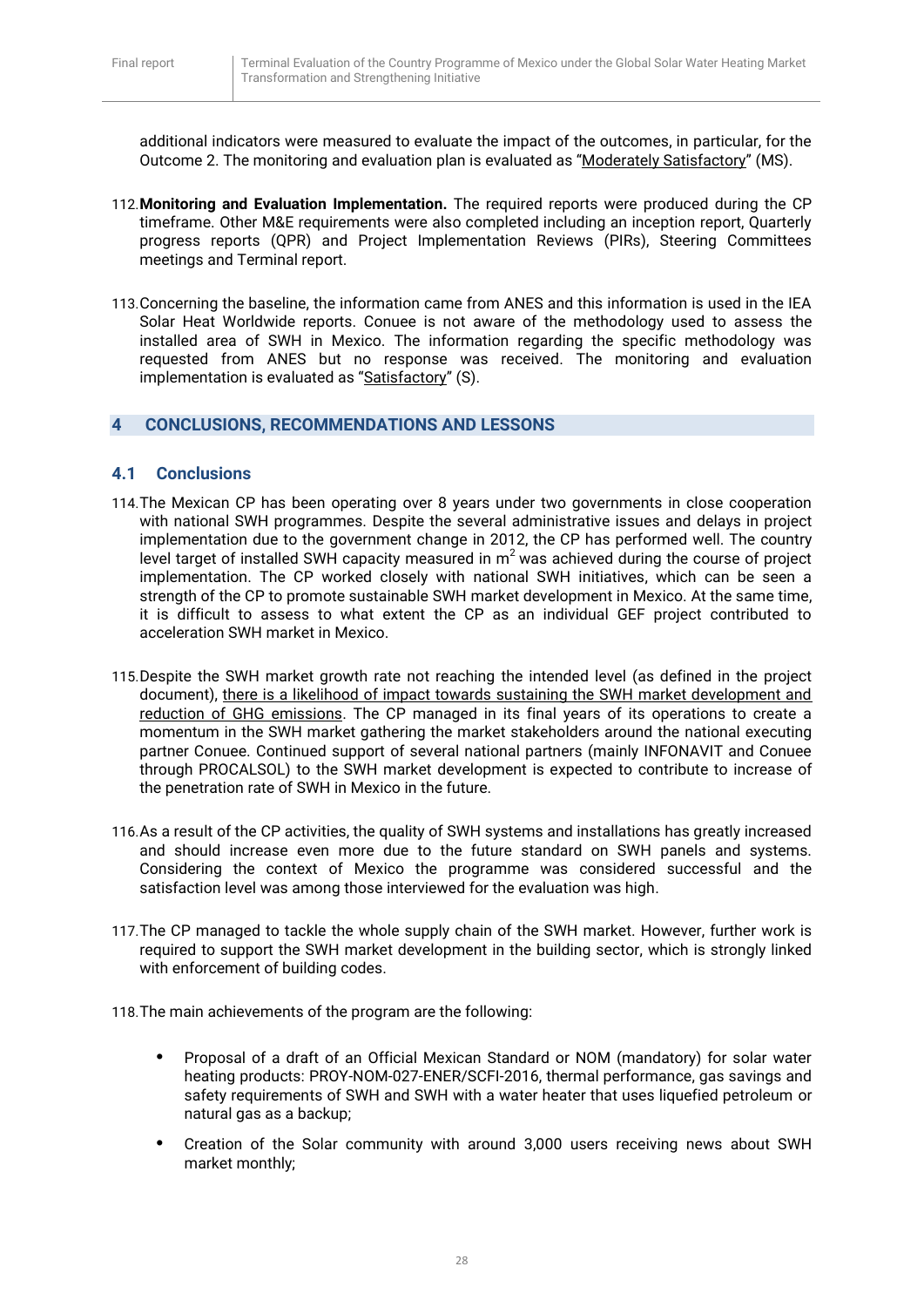- **•** Development of a Diploma "Metrology and Quality Management Test Laboratory SWH" and conducting six modules to train testing laboratories technicians;
- **•** Development of the new reformed DIT, now DTESTV as a quality standard for Green Mortgage program of INFONAVIT;
- **•** Creation of two standards of competence to certify solar thermal installers: EC-0325: Installation of solar water heating thermosiphonic sustainable housing. EC-0473: Installation of solar water heating with hot water tank forced circulation;
- **•** Development of a technical financial SWH system pilot mechanism initially focused on the hotel sector in the Yucatan peninsula.

| <b>Table 3: Summary of Evaluation Ratings</b> |  |  |  |
|-----------------------------------------------|--|--|--|
|-----------------------------------------------|--|--|--|

| <b>Criterion</b>                                                                  | Overall Rating <sup>11</sup> |
|-----------------------------------------------------------------------------------|------------------------------|
| A. Strategic relevance                                                            | S                            |
| <b>B. Achievement of outputs</b>                                                  | S                            |
| C. Effectiveness: Attainment of objectives and planned results                    | <b>MS</b>                    |
| 1. Achievement of direct outcomes                                                 | <b>MS</b>                    |
| 2. Likelihood of impact                                                           | L                            |
| 3. Achievement of formal project objectives as presented in the Project Document. | <b>MS</b>                    |
| D. Sustainability and replication                                                 | <b>ML</b>                    |
| 1. Socio-political sustainability                                                 | ML                           |
| 2. Financial resources                                                            |                              |
| 3. Institutional framework                                                        | ML                           |
| 4. Environmental sustainability                                                   | L                            |
| 5. Catalytic role and replication                                                 | S                            |
| E. Efficiency                                                                     | S                            |
| F. Factors affecting project performance                                          |                              |
| 1. Preparation and readiness                                                      | <b>MS</b>                    |
| 2. Project implementation and management                                          | <b>MS</b>                    |
| 3. Stakeholders participation, cooperation and partnerships                       | S                            |
| 4. Communication and public awareness                                             | <b>MS</b>                    |
| 5. Country ownership and driven-ness                                              | <b>HS</b>                    |
| 6. Financial planning and management                                              | <b>MS</b>                    |
| 7. Supervision, guidance and technical backstopping                               | S                            |
| 8. Monitoring and evaluation                                                      | S                            |
| M&E plan<br>i.                                                                    | <b>MS</b>                    |
| ii.<br>M&E plan implementation                                                    | S                            |
| <b>Overall project rating</b>                                                     | <b>MS</b>                    |

#### <span id="page-29-0"></span>**4.2 Recommendations**

**.** 

119.The following recommendations have been developed based on the analysis of evaluation findings and interviews with SWH market stakeholders.

<sup>&</sup>lt;sup>11</sup> Most criteria will be rated on a six-point scale as follows: Highly Satisfactory (HS); Satisfactory (S); Moderately Satisfactory (MS); Moderately Unsatisfactory (MU); Unsatisfactory (U); Highly Unsatisfactory (HU). Sustainability is rated from Highly Likely (HL) down to Highly Unlikely (HU).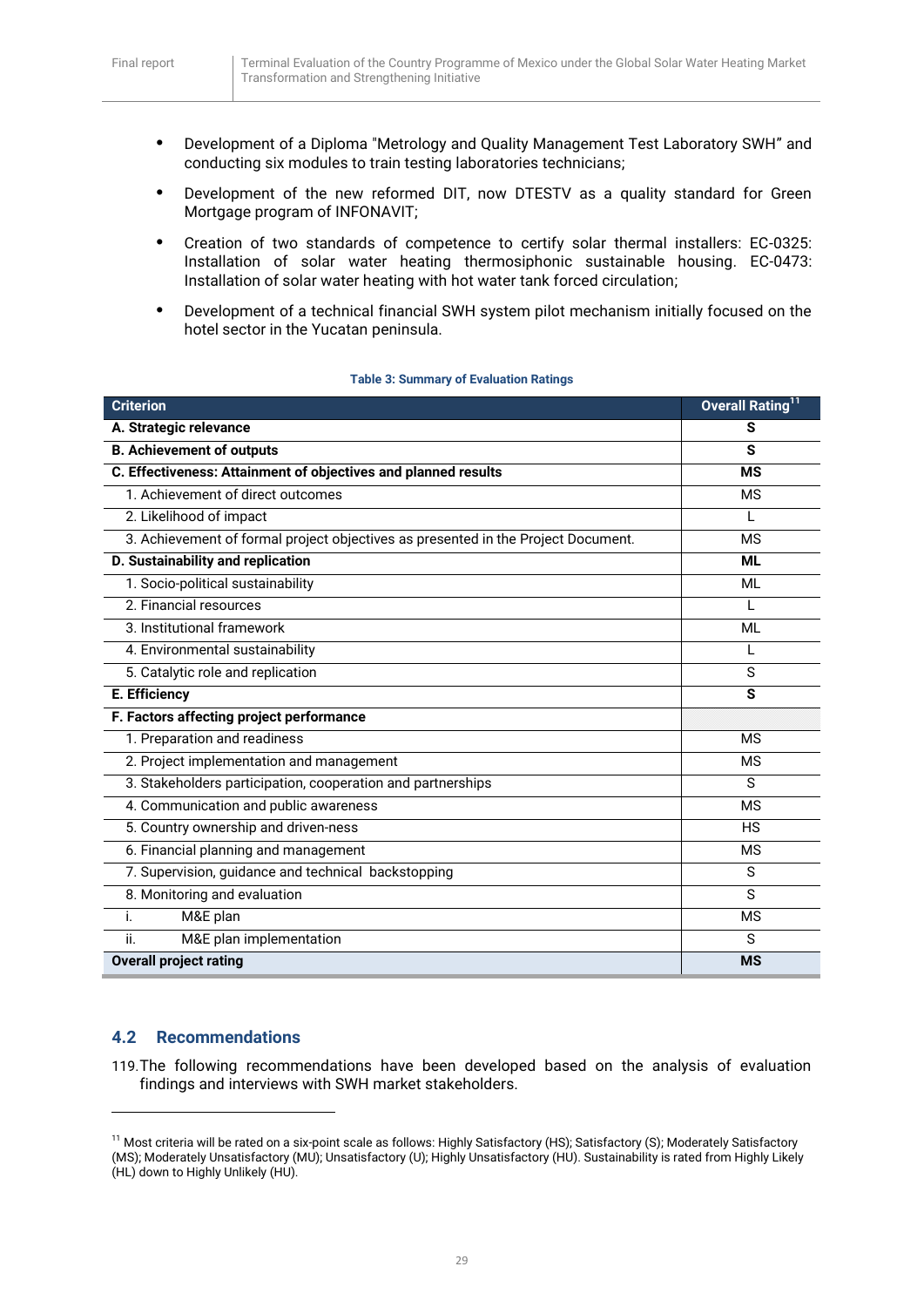| Recommendation #1 | There is no methodology or guidance given in the ProDoc for the Mexican CP<br>to calculate the target indicators. The target indicators reflect the achievement<br>of the outcomes and by calculating them each year, they help to plan the effort<br>to put in each activity. These methodologies and parameters to calculate the<br>indicators should be defined in the M&E plans. In this particular program of<br>market transformation, the end-user awareness and the cost of the SWH<br>systems were not defined as indicators whereas they allow understanding the<br>real market evolution. The definition of adapted target indicators together with<br>the development of clear methodology to monitor these indicators would help<br>UNDP, UNEP and the country counterparts to understand the progress towards<br>the project goals. |
|-------------------|---------------------------------------------------------------------------------------------------------------------------------------------------------------------------------------------------------------------------------------------------------------------------------------------------------------------------------------------------------------------------------------------------------------------------------------------------------------------------------------------------------------------------------------------------------------------------------------------------------------------------------------------------------------------------------------------------------------------------------------------------------------------------------------------------------------------------------------------------|
| Responsibility:   | <b>UNDP</b> and Conuee                                                                                                                                                                                                                                                                                                                                                                                                                                                                                                                                                                                                                                                                                                                                                                                                                            |
| Time-frame:       | Design phase/inception of follow-on project                                                                                                                                                                                                                                                                                                                                                                                                                                                                                                                                                                                                                                                                                                                                                                                                       |
| Recommendation #2 | The ProDoc was developed several years before the implementation started<br>and the situation might have changed in-between. Moreover, to develop a<br>program, exact information of the situation is needed to find the specific<br>solutions to tackle the main barriers. It is recommended a market analysis at<br>the beginning of program involving market transformation activities, to ensure<br>integration of all the important market stakeholders and address the country<br>specific, real existing barriers of the market. This market study should be used<br>as a baseline to compare the former situation with the market at the end of the<br>program.                                                                                                                                                                           |
| Responsibility:   | <b>UNDP</b>                                                                                                                                                                                                                                                                                                                                                                                                                                                                                                                                                                                                                                                                                                                                                                                                                                       |
| Time-frame:       | First year of the program of follow-on project                                                                                                                                                                                                                                                                                                                                                                                                                                                                                                                                                                                                                                                                                                                                                                                                    |

# <span id="page-30-0"></span>**4.3 Lessons learned**

- **• Program timeframe was not in all cases adapted considering the time needed to deliver planned outcome**. In the case of Mexico, the mandatory standard and the financial mechanism for hotel were designed under the CP but due to time constraints, their enforcement and implementation will be done after the program end.
- **• The key persons implementing the CP influenced significantly the program progress and the achievement of the outputs.** The recruitment process of the project management unit should be carefully planned and the required expertise to implement such a program is not only technical but also, in management and planning.
- **• UNDP played an important role during institutional transition**. The Mexican government changes in 2012 had significant consequences in terms of turnover of key project personnel. The program implementation was interrupted and the person in charge of the program in Conuee had to change. This situation created a discontinuity in the project's activities and the directions that were taken since the beginning were modified in the middle of the program. UNDP played a crucial role in the redeployment of CP after the managerial transition.
- **• The national counterparts should be closely involved in the project design and planning to fulfill objectives defined in the ProDoc**. The country management unit, which is the unit in charge of the CP operation, might not have the experience and capacities to design a comprehensive program. Training on program design could help the management unit to define an efficient and successful program.
- **• UNDP country office does not necessarily have the sufficient technical capacity to analyze in details the Program of Activity proposed by the management unit**. UNDP's role was to solely validate whether the proposed activities were aligned with the program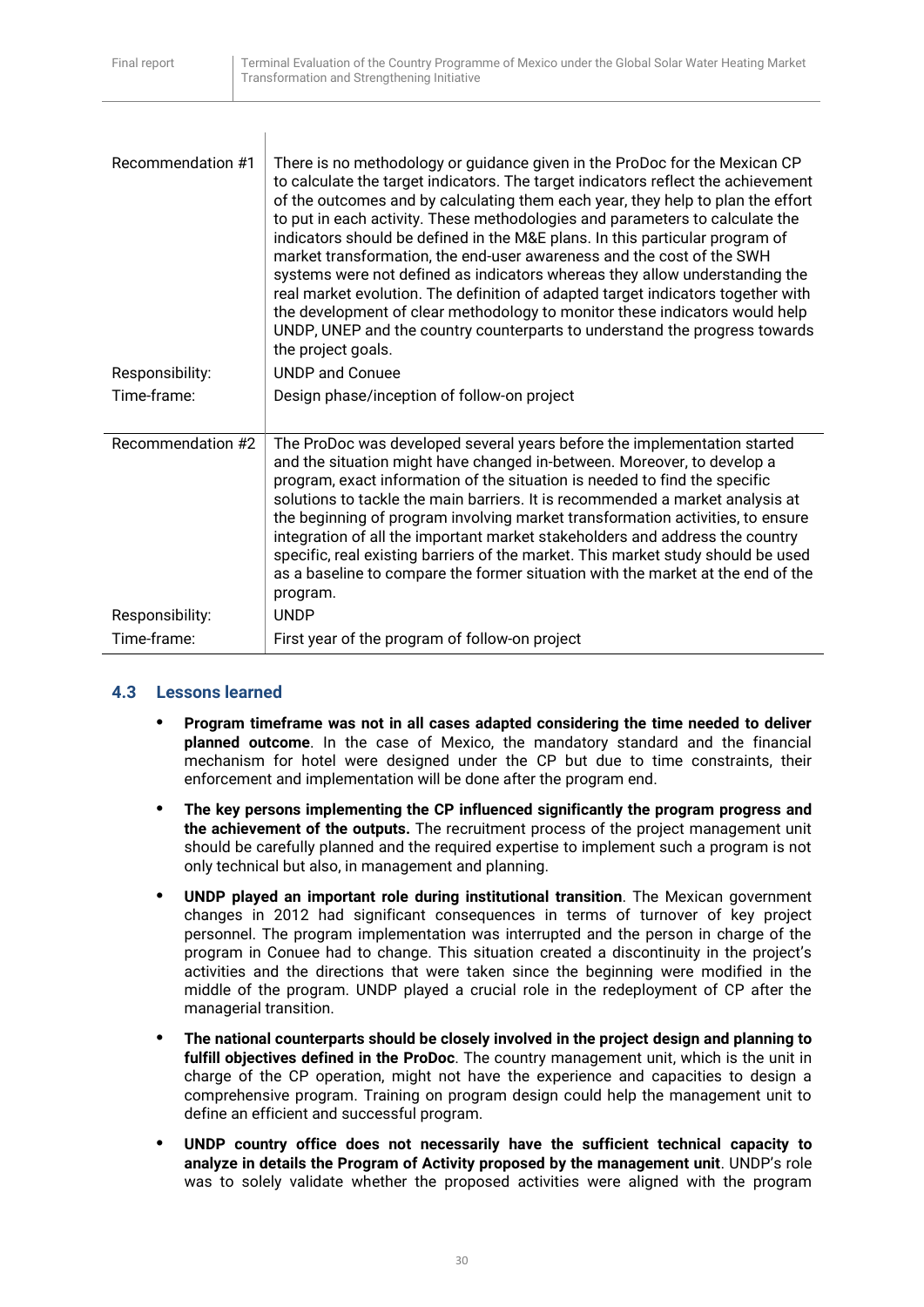objectives. The activities can be aligned with the program objectives but are not necessarily appropriate considering the country context. One example reflecting the capacity gap was the funding of a laboratory which created a market distortion in term SWH testing services.

- **• Establish a system for information collection and monitoring energy performance of SWH installations**. Conuee needs to capture the positive impact of the SWH market through the setup of a robust monitoring and reporting system to evaluate the capacity and the energy performance of the installed SWH systems. Currently, the area of installed SWH in  $m^2$  is established by the ANES association, but the methodology is not transparent and Conuee is looking for other information source as the national survey made by INEGI, the statistical institute of Mexico.
- **• Promote the enforcement of mandatory building codes to install SWH**. ICA Procobre worked on this issue with several municipalities. They manage to develop some successful case studies. Conuee, as a renowned governmental institution, could promote the enforcement of such regulation in municipalities with high solar radiation.
- **Extend the financial mechanisms to other sectors**. Once the pilot project in the Yucatan peninsula will be running and optimized, Conuee could open the financial mechanisms to other sectors which also meet the technical and financial requirements stated in the operation manual of the credit line.
- **• Create a dedicated webpage for SWH information**. The information is currently shared through the Solar Community for the market stakeholders. But there is no easily accessible and adapted communication channel for the public. A dedicated webpage maintained and broadcasted by the government would help to spread good practices among the public.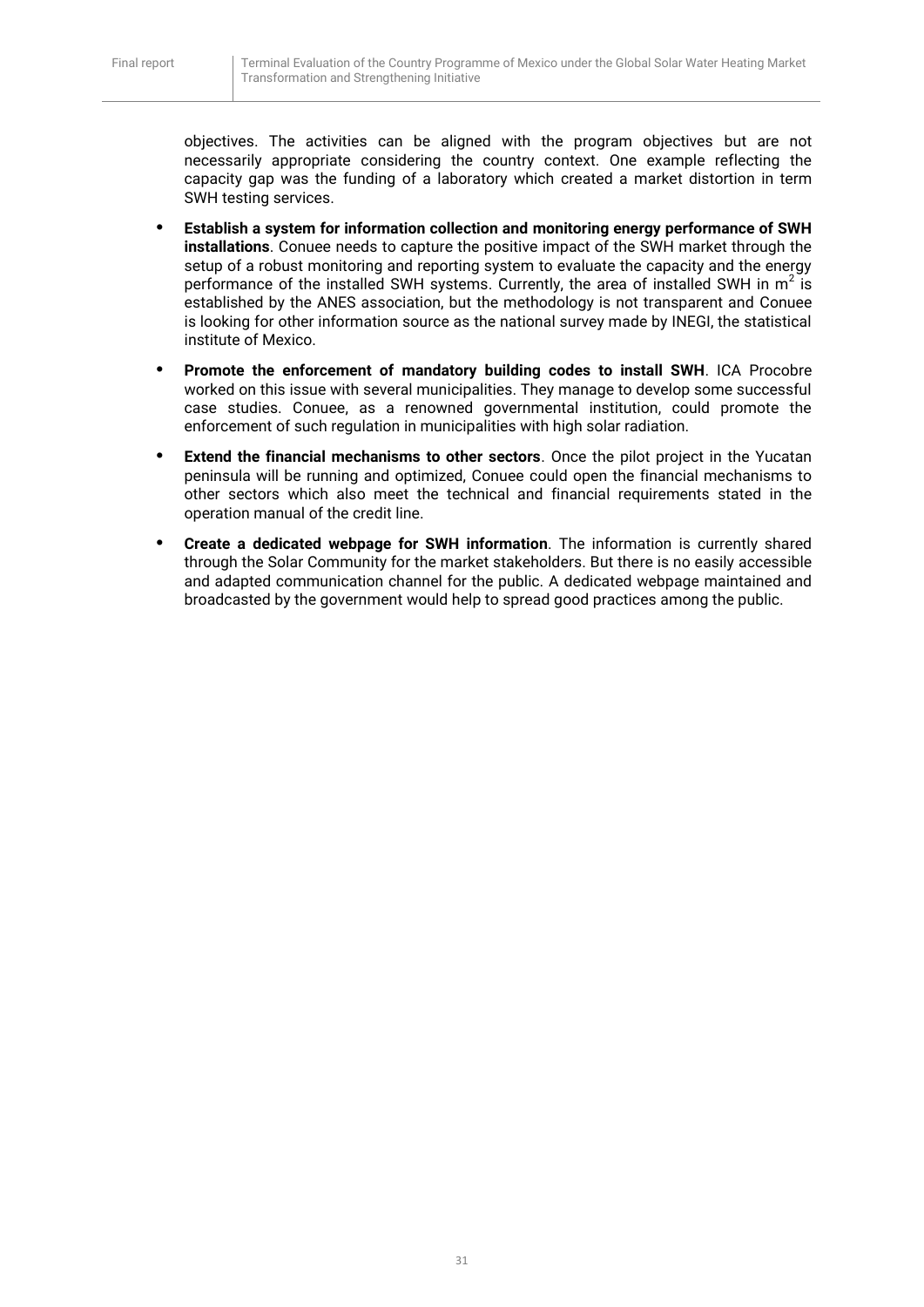# <span id="page-32-0"></span>ANNEX I. LIST OF THE PERSONS MET

| #              | <b>Stakeholder</b>                                                  | <b>Persons Met</b>            | <b>Position</b>                                                        | <b>Date</b>                      | <b>Meeting</b><br>(Face-to-<br>face/by<br>phone) |
|----------------|---------------------------------------------------------------------|-------------------------------|------------------------------------------------------------------------|----------------------------------|--------------------------------------------------|
| $\mathbf{1}$   | Deutsche Gesellschaft<br>für Internationale<br>Zusammenarbeit (GIZ) | Santiago Mata                 | Principal consultant                                                   | April<br>4 <sup>th</sup><br>2016 | Face-to-face                                     |
| $\overline{2}$ | Conuee                                                              | Odón de Buen                  | Director                                                               | April<br>4 <sup>th</sup><br>2016 | Face-to-face                                     |
| 3              | Conuee                                                              | Sergio Segura<br>Calderón     | International<br><b>Cooperation Director</b>                           | April<br>$4^{\dot{t}h}$<br>2016  | Face-to-face                                     |
| 4              | Conuee                                                              | <b>Ybo Pulido</b><br>Saldaña  | General Director of<br><b>Regulation in Energy</b><br>Efficiency       | April<br>$4^{\text{th}}$<br>2016 | Face-to-face                                     |
| 5              | Conuee                                                              | Gonzalo<br>Montemayor         | <b>General Director of</b><br>Development, Diffusion<br>and Innovation | April<br>$4^{\dot{t}h}$<br>2016  | Face-to-face                                     |
| 6              | Conuee                                                              | Jorge A. Soriano<br>Muñoz     | Director of Innovation                                                 | April<br>$4^{\text{th}}$<br>2016 | Face-to-face                                     |
| $\overline{7}$ | Bancomext                                                           | Arturo Sojo<br>Quiroz         | Director of financial<br>intermediaries                                | April<br>5 <sup>th</sup><br>2016 | Face-to-face                                     |
|                |                                                                     | Felipe Ortiz<br><b>Flores</b> | Assistant director of<br>guarantee and sectorial<br>programs           |                                  |                                                  |
| 8              | Ministry of Tourism                                                 | Carolina Chavez<br>Oropeza    | <b>Director of Sustainable</b><br><b>Tourist Development</b><br>Zones  | April<br>$5^{\text{th}}$<br>2016 | Face-to-face                                     |
| 9              | <b>FIRCO</b>                                                        | Miriam Macias<br>Solis        | Sustainable<br>Development Consultant                                  | April<br>$5^{\text{th}}$<br>2016 | By phone                                         |
| 10             | Physikalisch-Technische<br>Bundesanstalt (PTB)                      | Susanne Wendt                 | Project Coordinator                                                    | April<br>6 <sup>th</sup><br>2016 | By phone                                         |
| 11             | <b>SENER</b>                                                        | Alejandro Garza<br>Ochoa      | <b>Internal Control</b><br>Department                                  | April<br>$6^{\dot{t}h}$          | Face-to-face                                     |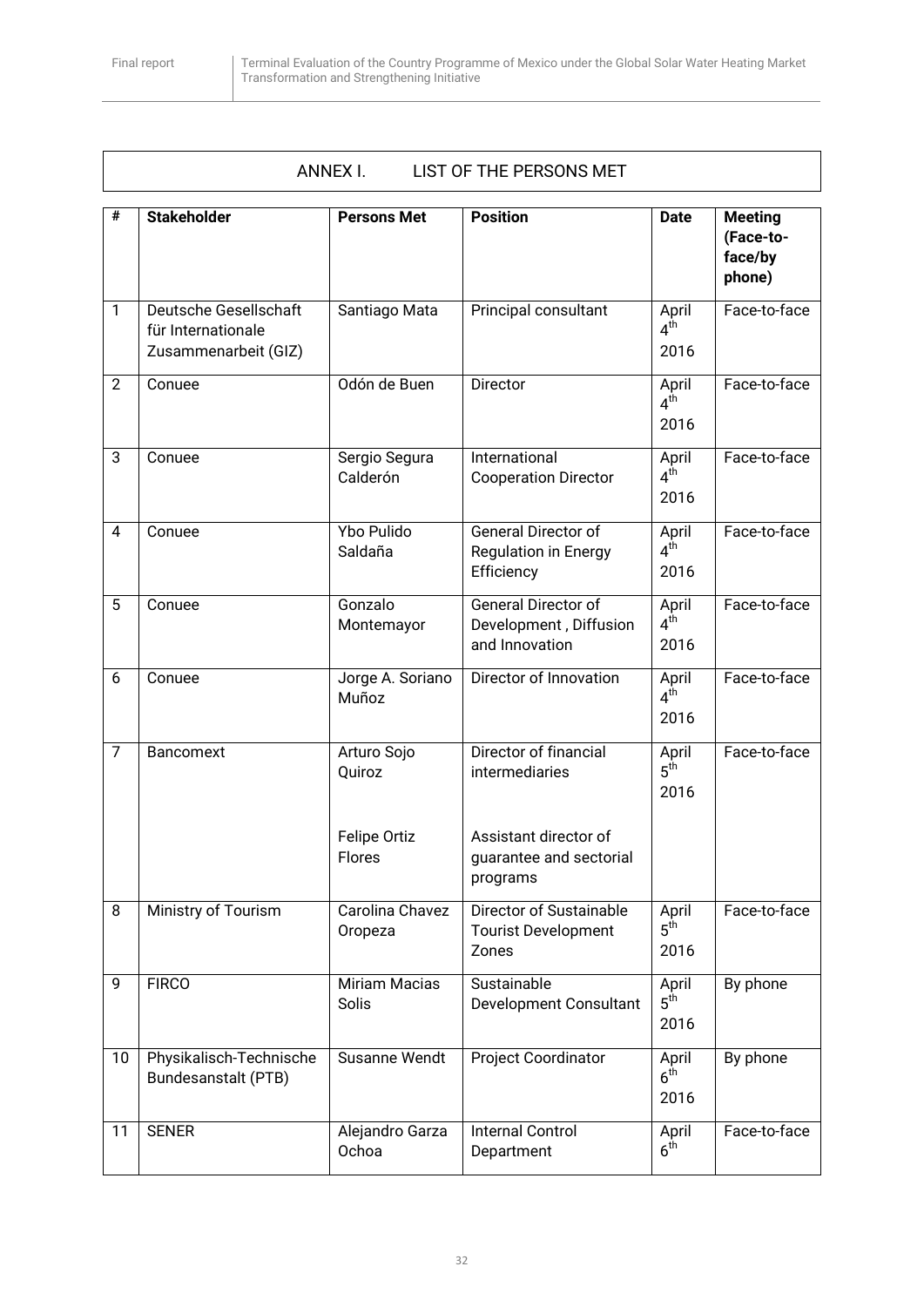|    |                     | Cesar Umberto<br>Contreras<br>Martinez |                                                                                                                                                                                                            | 2016                              |              |
|----|---------------------|----------------------------------------|------------------------------------------------------------------------------------------------------------------------------------------------------------------------------------------------------------|-----------------------------------|--------------|
| 12 | <b>UNDP</b>         | Gisela Martinez<br>Gerardo Arroyo      | SWH country program<br>coordinator<br><b>Sustainable Director</b>                                                                                                                                          | April<br>7 <sup>th</sup><br>2016  | Face-to-face |
| 13 | <b>UNAM</b>         | Dr. Roberto Best<br>y Brown            | Researcher                                                                                                                                                                                                 | April<br>7 <sup>th</sup><br>2016  | By phone     |
| 14 | <b>FAMERAC</b>      | Daniel Garcia<br>Valladares            | <b>Association President</b>                                                                                                                                                                               | April<br>7 <sup>th</sup><br>2016  | By phone     |
| 15 | <b>ANES</b>         | Alberto Valdez                         | <b>Association President</b>                                                                                                                                                                               | April<br>$8^{\dot{t}h}$<br>2016   | By phone     |
| 16 | <b>ICA Procobre</b> | Fernando<br>Sánchez Monter             | Consultant                                                                                                                                                                                                 | April<br>$21^{st}$<br>2016        | By phone     |
| 17 | <b>SEDEMA</b>       | Oscar Vazquez                          | <b>Climate Change Director</b>                                                                                                                                                                             | April<br>$27^{\text{th}}$<br>2016 | By phone     |
| 18 | <b>CENAM</b>        | Dr. Salvador<br>Echeverria             | General Director of<br>Physic Metrology                                                                                                                                                                    | April<br>$27^{\text{th}}$<br>2016 | By phone     |
| 19 | <b>INFONAVIT</b>    | <b>Manuel Carballo</b>                 | Cooperation and<br><b>Technical Relation,</b><br>Department of<br>Sustainable<br>Mechanisms<br>Other stakeholders could have been interviewed, in particular, two universities: Universidad del Caribe and | April<br>$27^{\text{th}}$<br>2016 | By phone     |

<span id="page-33-0"></span>Universidad Tecnológica de la Riviera Maya, to capture better the opinions of the end users of the SWH country program. Unfortunately, after several intents to organize conference calls, it has not been possible to reach these two stakeholders.

# ANNEX II. LIST OF THE DOCUMENTS CONSULTED

- **•** UNDP-GEF "Global Solar Water Heating Market Transformation and Strengthening Initiative: Mexico Country Program", Project Document, June 2009;
- **•** GSWH Project AWP s from 2010 to 2015
- **•** GSWH Project PIR from 2010 to 2015
- **•** GSWH Project CDR from 2009 to 2015